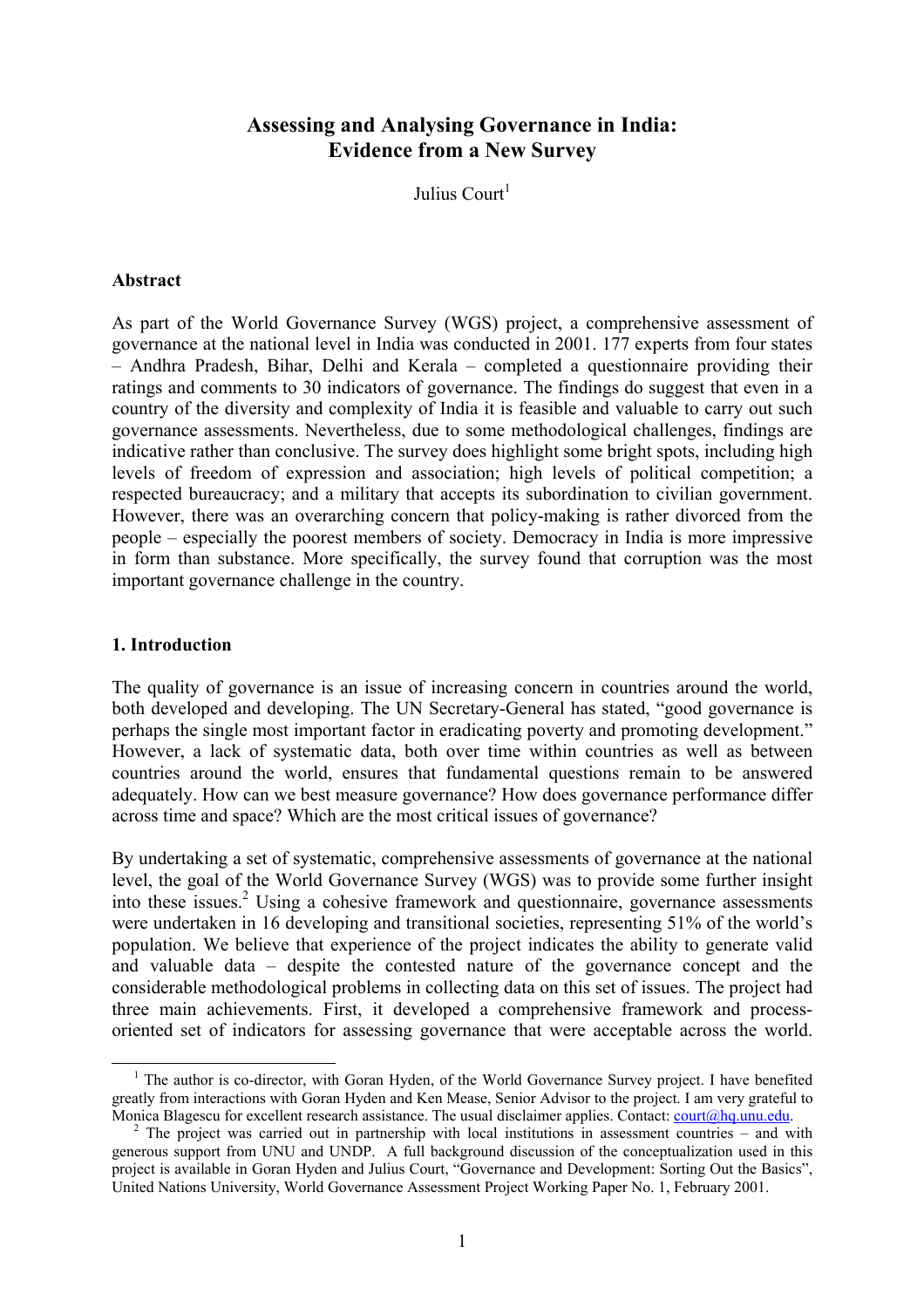Second, it developed and tested a new approach to collecting governance data at the national level. (Our approach is novel for comparative work in that it draws assessments from a crosssection of local experts within each of these societies.) Third, it provided a useful insight into the governance challenges and responses in countries around the world. A preliminary analysis is contained in two papers, one assessing the methodology used and the other reporting on the findings. $3$ 

For the other countries in the project, one set of surveys was carried out from the capital city. A national coordinator selected a panel of experts to complete the assessment exercise in each country. The panel comprised of well informed persons (WIPs) with extensive experience of the governance realm (e.g. parliamentarians, researchers, lawyers, bureaucrats, etc); around 35 people were interviewed per country. Given the size, complexity and diversity of India however, we decided to carry out surveys in three other regions in India to compare the results to the Delhi-based survey. These surveys were undertaken in Andhra Pradesh, Bihar and Kerala in May-July 2001. The focus remains on governance at the national level. The details of the four assessments are contained in reports by each of the coordinators, providing a very rich discussion of the situation in their own right. They assess the data collection and the credibility of the findings, note major differences in the ratings between dimensions of governance and changes over time, and make suggestions on how to improve the survey process. These reports will be posted on the project website.

This paper concentrates on presenting an outline of the exercise, an assessment of the methodological implications and the main findings. It is organized as follows: the second section outlines how the assessment exercises were completed and discusses some of the associated challenges; the third section compares the findings from the different exercises and highlights some methodological implications; the fourth section outlines some of the changes over time; the fifth section comments on the aggregate scores from India. The final part briefly draws some conclusion for the task of conducting similar governance assessments.

# **2. Data**

## *Data Collection*

A coordinator was identified to implement the survey in each state. State coordinators were divided between the heads of local research and policy institutes working on governance issues and senior researchers located at local universities. The senior researchers were mostly political scientists. The country coordinators were paid to deliver thirty-five completed questionnaires and to prepare a report. In addition, they were required to transcribe the openended comments and enter the results of the completed surveys into an Excel spreadsheet.

The survey was administered to experts or well-informed persons (WIPs) which included people working in the government, business, non-governmental organizations (NGOs), parliament, legal professions, international organizations, the civil service, academia, religious organizations, and the media. These were selected by the country coordinator based

<span id="page-1-0"></span><sup>&</sup>lt;sup>3</sup> For details please see Monica Blagescu, Julius Court, Goran Hyden, Ken Mease and Keiko Suzuki, "Assessing and Analyzing Governance," United Nations University, World Governance Assessment Project Background Paper No. 2, August 2001; and Julius Court and Goran Hyden, *Towards a World Governance Assessment: Preliminary Findings* (with G. Hyden), United Nations University, WGS Working Paper No. 3, August 2001.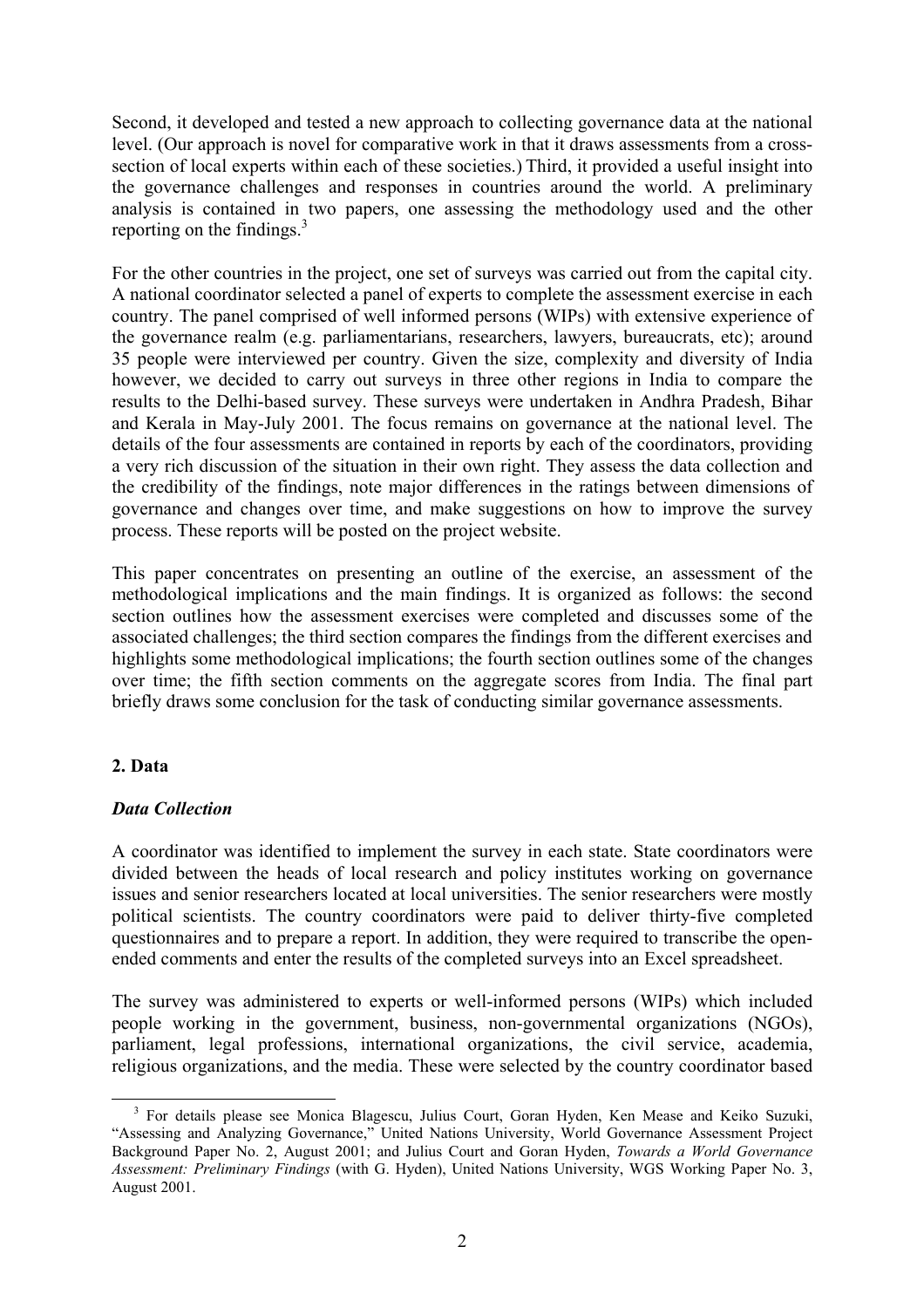on instructions to select a cross-section of people who were experienced in, and informed on, governance issues. The WGS was administered in English. The study also used face-to-face interviews, faxes, and emails.

The survey was conducted in four parts of India (for details please refer to the State Reports):

*Andhra Pradesh* – The State of Andhra Pradesh is well known for having a dynamic state government and for initiating an innovative Information Technology based on development strategy. However, literacy remains at around 50% and the urban share of population remains under 40%. (Professor J. George coordinated the Andhra Pradesh assessments.)

*Bihar* – Bihar is seen as India's poorest and, on most identifiable parameters, worst governed State. The State's population is estimated at almost 83 million with the lowest literacy rate and per capita income in the country. Bihar is characterized by high levels of political violence, a deep "criminalization" of the political leadership, and continuous low intensity conflicts between various caste and sectarian groups. Arbitrary political interference in the institutions and processes of governance, the pursuit of personal and partisan interests, and a deep erosion of the rule of law are pervasive features of administration in the State. (Dr. Ajai Sahni coordinated the Bihar assessments.)

*Delhi* – Delhi gained statehood at the end of 1993 and has an estimated population of 9.4 million. The capital, New Delhi, is the political heart of the country. It contains the Supreme Court and both houses of parliament - the Lok Sabha or House of the People and the upper house or Rajya Sabha (Council of States). The Delhi area also contains concentrations of the high-growth industry and attracts significant foreign investment. (Professor Niraja Jayal coordinated the Delhi assessments.)

*Kerala* - Kerala has the highest literacy rate in the country. Its Human Development Indices are comparatively high amongst the other Indian states. It is a reform-oriented state, with an active, critical, vocal and highly politicised public, and a number of citizen watchdog organisations. The press, which has considerable freedom, plays an important role in governance. Public involvement in governance has had an unexpected fall-out – that of emphasis being given more to short-term policies because a Government is often voted out of office in the next elections. Its multi-religious society is marked by tolerance, though communal feelings are sometimes artificially whipped up for narrow political reasons. (The Institute of Conflict Management in New Delhi coordinated the Kerala assessments.)

# *The Questionnaire*

The framework for data collection and analysis adopts a comprehensive view of governance and disaggregates the governance realm into six arenas:

- I. *civil society*, or the way citizens raise and become aware of political issues;
- II. *political society*, or the way societal interests are aggregated in the political process;
- III. *government*, or the stewardship by the executive of the system as a whole;
- IV. *bureaucracy*, or how policies are implemented;
- V. *economic society*, or the relationship between the state and the market; and
- VI. *judiciary*, or how disputes are settled.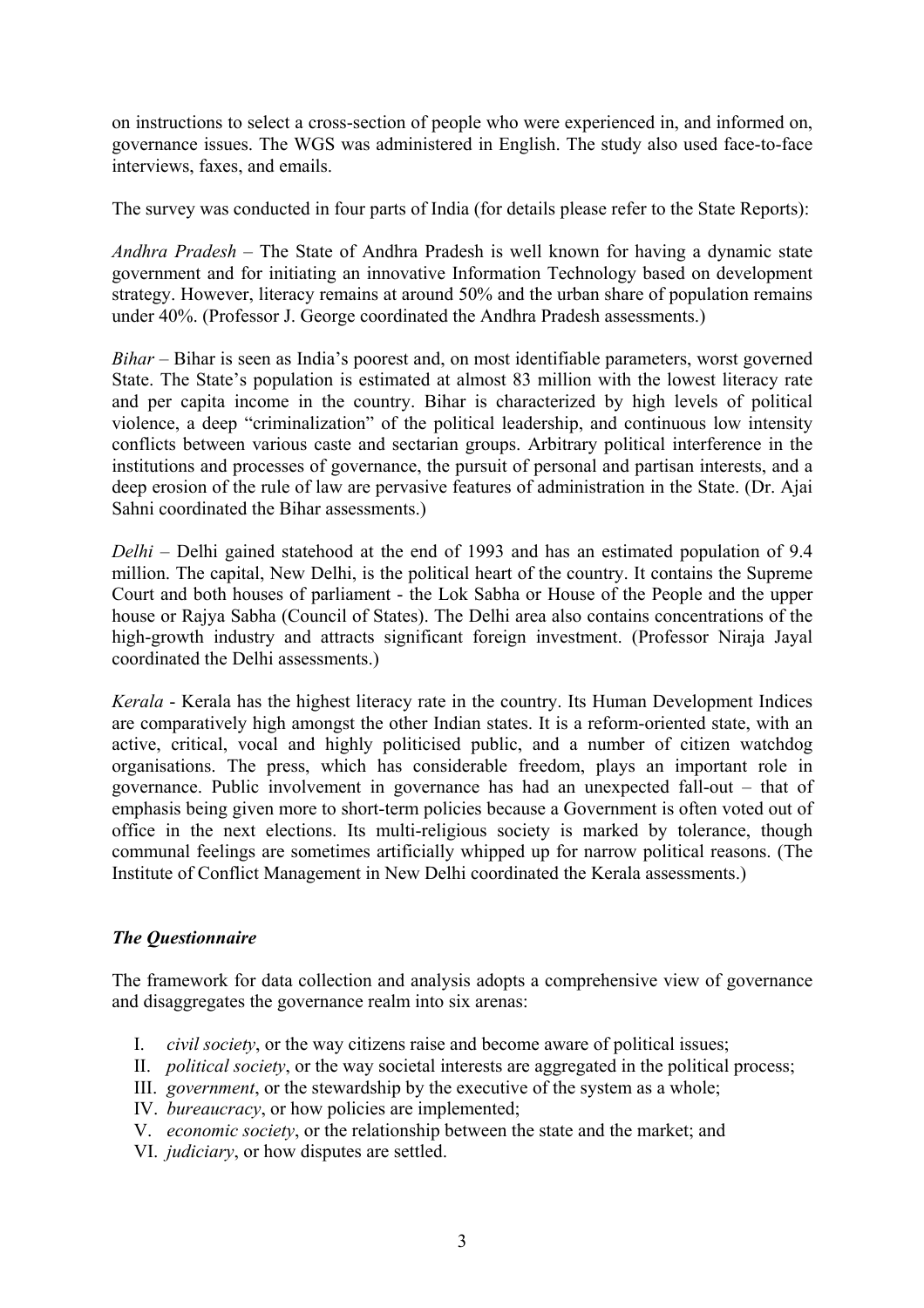Within each arena, we set out indicators based on some widely held "principles" of good governance; these include *participation, fairness, transparency, efficiency, decency, and accountability*. The questionnaire consists of thirty indicators, each using the same five-point response scale. Respondents are asked to rate various issues concerning governance as either very high, high, moderate, low, or very low; the higher the score, the better. Measures have a minimum value of 30 and a maximum value of 150. The survey tries to start to track changes over time by asking concretely what the situation was like five years ago and at present. In addition, respondents were invited to provide qualitative comments; thus the approach also generates very rich qualitative data. See Appendix 1 for the full questionnaire used in the survey.

# *WIP Coverage by State*

The questionnaire was submitted to different groups of experts knowledgeable about governance issues in 4 states. While it would have been desirable to have an even balance across groups, we aimed for a rough balance between state and non-state respondents (with between 20%-40% from the state). This is important because evidence from our global survey suggests that WIPs in government, parliament and the civil service tend to rate the state of governance a little higher than other WIP groups such as NGOs, business, international organizations, the media, and academia (which are more critical of governance). Within the Indian states, Bihar had more than 40% in the state group, while Andhra Pradesh had 24%. This is important to consider when assessing the findings from the two states.

| <b>WIP Group</b>                | Andhra Pradesh   | <b>Bihar</b>                | Delhi | Kerala         | (Total) |
|---------------------------------|------------------|-----------------------------|-------|----------------|---------|
| Government and<br>Civil Service |                  | 21                          | 10    | 14             | 52      |
| Legislature                     | 4                |                             | 3     | $\overline{2}$ | 13      |
| Legal                           | 5                |                             | 3     | $\overline{2}$ | 17      |
| <b>Business</b>                 | 3                |                             |       | 3              | 14      |
| NGO                             | 6                | 3                           | 3     |                | 16      |
| Academia                        | 14               | 13                          | 7     | ⇁              | 41      |
| Media                           | $\left( \right)$ | $\mathcal{D}_{\mathcal{L}}$ | 3     |                | 5       |
| Other                           | ┑                |                             | 4     | 8              | 19      |
| <b>TOTAL</b>                    | 46               | 54                          | 37    | 40             | 177     |
| (% of which state)              | (24)             | (46)                        | (35)  | (35)           | (37)    |

*Table 1: Number of Experts Interviewed for Each Group in Each State* 

[Note: State defined as government, civil service and legislature.]

# *Possible Data Problems*

A previous paper provides an outline and assessment of the various ways of collecting data on governance and the rationale for adopting the well-informed-person (WIP) approach.<sup>[4](#page-3-0)</sup> It also assesses how the WIP approach worked in the various countries and raised issues of

<span id="page-3-0"></span> <sup>4</sup> Blagescu et al., *op. cit.*, 2001.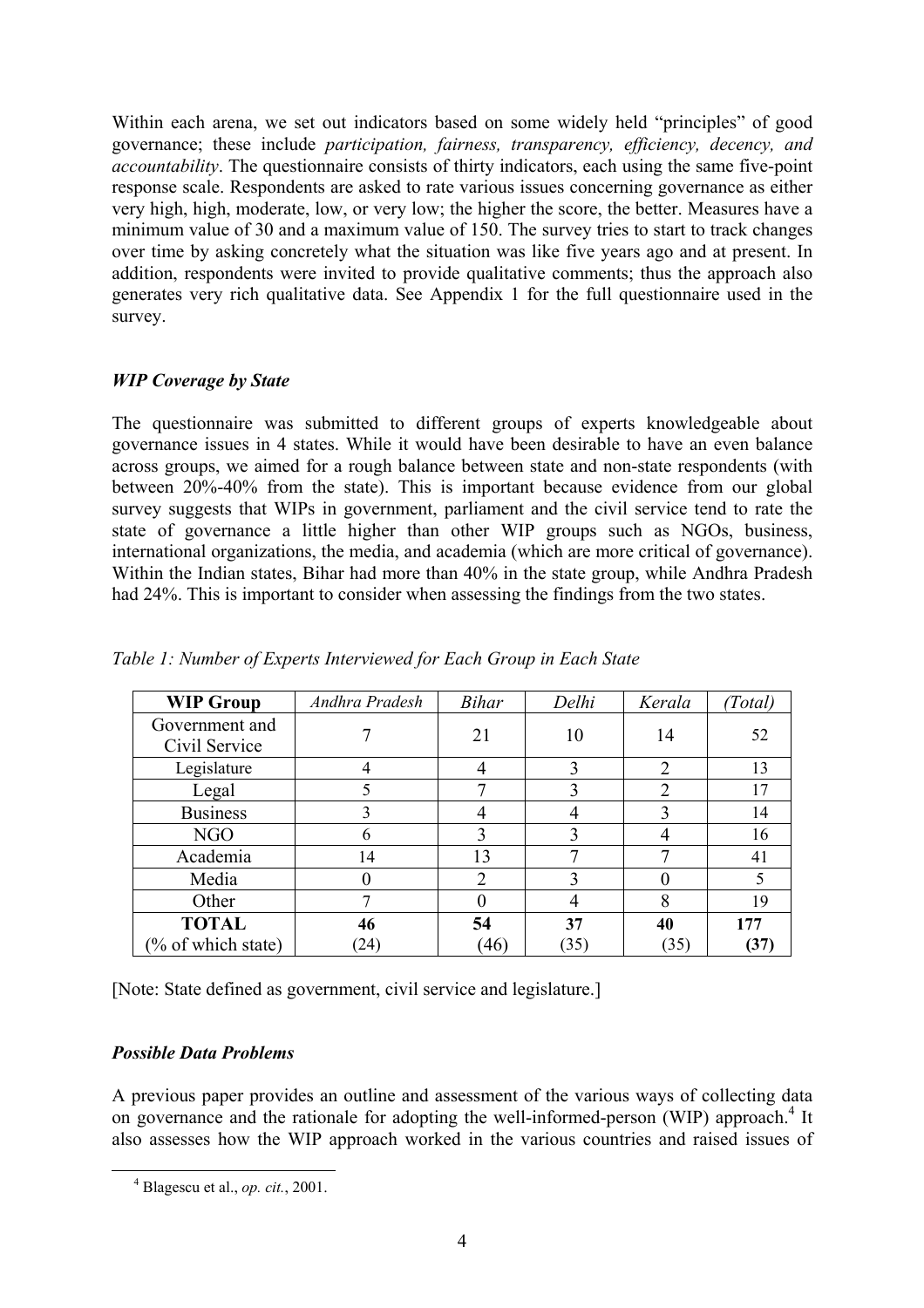methodological concern. While not repeating all the issues here, it needs to be mentioned that such approach bears certain limitations. It must be reiterated that the findings are based on the subjective opinions of the experts surveyed. The validity of the overall cross-country survey is demonstrated in that the aggregate scores for the 16 countries in the WGS have a very robust correlation (0.84) with the country scores in the Kaufmann et al work on aggregate governance indicators.<sup>[5](#page-4-0)</sup> It was not possible to specifically test the validity for the Indian states in this survey given the lack of data with which to compare our findings (and low number in the sample). However, the coordinators do outline that the approach has worked quite well overall.

The coordinators also highlighted some issues specific to the India case:

*The Data Collection Exercise* – The experience of data collection among the states was mixed in a number of ways. Perhaps because of the governance problems of the state, the Bihar coordinator noted "*The process of data collection, however, proved surprisingly difficult … the actual levels of resistance were much higher than expected, and extended to virtually every professional group*." In Delhi, it depended on the governance group. "*Experts from the government, academia, the media and the non-governmental sector were more responsive than those from politics, the law and business, many of whom simply claimed being too busy*."

*Questionnaire* – There is naturally much more complexity than the surveys could capture for the Indian context. As the Kerala coordinator noted: "Its vast size, its many ethnic, cultural, religious and economic diversities make it a country which defies generalisations." Although they cannot accurately represent the full complexity, the coordinators agreed that surveys at the national level can provide pointers and general trends with the caveat that they should not lead to stereotyping. With this caveat, there was the general view that the questionnaire seems to depict the main points reasonably.

*WIP Groups* – An exact balance between different groups of WIPs was not possible to achieve. Although the balance varied by state, we did achieve a rough balance overall. This is important because different groups of WIPs tend to rate governance differently. Whereas government officials and civil servants tend to systematically rate governance more highly (and at a similar level), NGOs and academics tend to rate performance more modestly (at a similar level to each other).

*Time Frame* – The answers to most questions in India suggest no significant change over the past five years. Indeed, many experts noted that the five-year comparison is too short a period given the specific historical and political circumstances in India. Some have suggested at least a ten-year or even twenty-year frame to assess differences.

The general methodological challenges encountered and the specific issues highlighted above should be kept in mind when interpreting the results presented here or obtained from applying these data to future studies. However, the perception was that the data collected was valid. The Bihar coordinator noted: "*the relative pattern of responses, in terms of internal trends and connections between various parameters, are consistent*."

<span id="page-4-0"></span> <sup>5</sup> D. Kaufmann, A. Kraay, and P. Zoido-Lobaton, "Aggregating Governance Indicators", *World Bank Working Paper*, Washington D.C., The World Bank, 1999.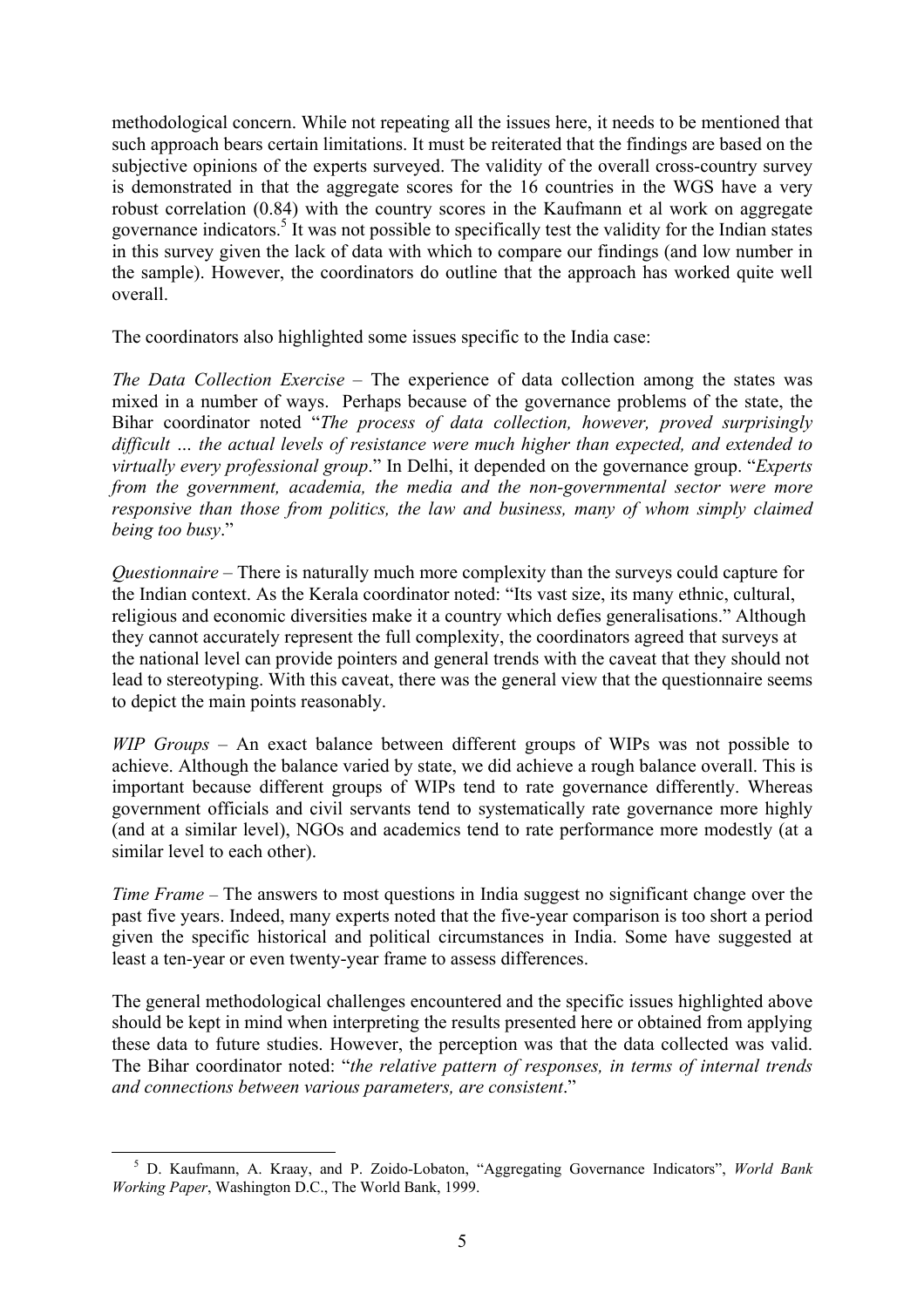## **3. Comparing the Findings of the Different Assessment Exercises**

India demonstrates a significant decentralization of power between the Central Government and the State Governments. Although the WGA is designed to assess governance at the national level, a wide range of crucial functions that impact on the lives of the general public – including, for example, policing and public order – fall under the authority of State governments. There are wide disparities in the quality of governance as well as in the standards of living between States as a result of this constitutional set-up and due to historical, geographical and socio-cultural factors. It would be expected, therefore, that the responses to various questions in the survey would be deeply influenced by these disparities. As outlined in the introduction, providing an answer to this question was the main point of undertaking the additional assessments in different parts of India. The findings, presented below, are interesting and surprising in terms of the rather similar responses given to the questions.

The questionnaire was organized so as to assess different aspects of the political process. This section will report on how the WIPs in different parts of India assess governance in their respective states. It is organized so that it gives a composite profile of each arena. Given the methodological challenges, we tend not to focus on comparing the ratings for individual questions across countries unless there are issues where the comments by the WIPs and country coordinators in different states clearly reflect the differences in numerical ratings. The findings reported here are only preliminary and not meant to state definite conclusions about the state of governance in India. The data are based on subjective perceptions, not objective indicators. These findings also have to be viewed as tentative in light of the methodological challenges outlined.

| <b>Region</b>     | civil<br>society | political<br>society | government | bureaucracy | economic<br>society | judiciary | <b>TOTAL</b> |
|-------------------|------------------|----------------------|------------|-------------|---------------------|-----------|--------------|
| Andhra Pradesh    | 3.18             | 2.96                 |            | 3.1         | 2.95                | 2.96      | 3.03         |
| Bihar             | 3.30             | 3.1                  | 2.8        | 3.16        | 2.97                | 3.05      | 3.07         |
| Delhi             | 3.31             | 3.16                 | 3.3        | 3.37        | 3.18                | 3.07      | 3.25         |
| Kerala            | 3.34             | 3.06                 | 3.11       | 3.21        | 2.87                | 2.95      | 3.12         |
| Average           | 3.28             | 3.07                 | 3.05       | 3.21        | 2.99                | 3.01      | 3.11         |
| Difference hi-low | 0.16             | 0.20                 | 0.50       | 0.27        | 0.31                | 0.12      | 0.22         |

*Table 2: Comparing Perceptions of Governance across India: Current Ratings for Arenas* 

There are a number of general observations that stand out. The first is that WIPs in all four surveys give roughly similar ratings at the aggregate levels. The average rating for the country was "moderate" for all regions, with a range from 3.03 in Andhra Pradesh to 3.25 in Delhi. It does seem surprising that the variation is not more pronounced given the vastly different nature of the regions where the survey was undertaken. This seems to indicate that WIPs are looking beyond local circumstances to give roughly similar governance ratings at the national level.

Second, the ratings are relatively similar for many of the arenas – particularly civil society, political society and the judiciary – but with a larger disparity in ratings for the bureaucracy and economic society.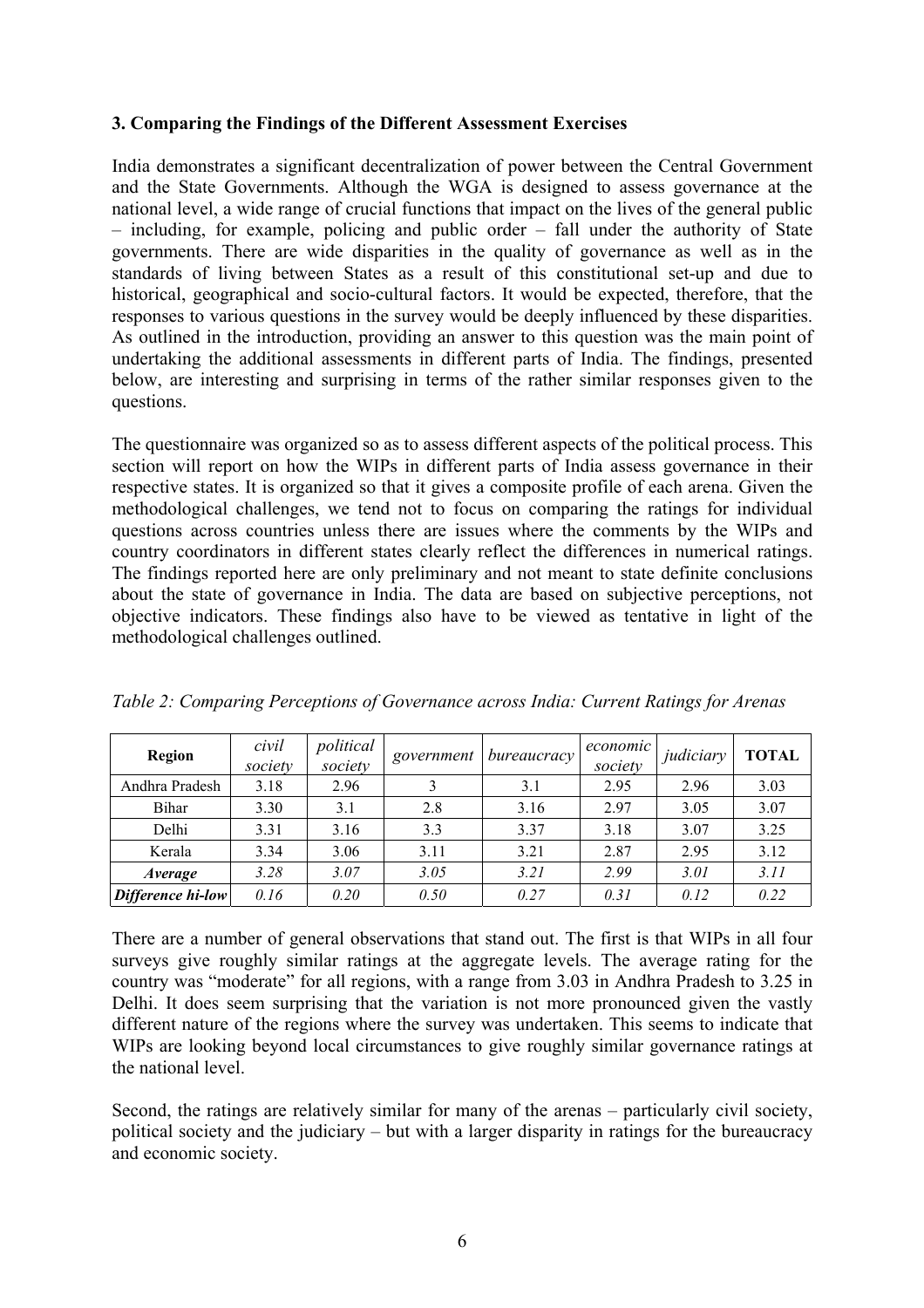Third, the ratings for the government differ the most markedly – see chart below. This difference is generated by a very high rating for Delhi – likely due to high self-evaluations by bureaucrats and government officials there – contrasting with a very low rating of the government by WIPs in Bihar.

Another important finding that emerges from the chart is that the capital city, Delhi, does give the highest average rating. Delhi WIPs consistently give higher perceptions of governance, essentially for all arenas, than the WIPs in other states. This does point to the importance of also collecting data from experts in other parts of the country not just the capital.

It was also surprising that governance in all the arenas except the government was rated higher by WIPs in Bihar than those in Andhra Pradesh (AP). Bihar is the poorest state (and a very politically troubled state) and AP one of the richest and most open. There are a number of possible issues. The coordinator for Bihar speculated that perhaps respondents in Bihar wanted "to put their best foot forward." It is also important to note that over 40% of the respondents from Bihar were from the state – and they tend to rate governance better. The reverse is the case in AP: the assessment panel in AP consisted of a large proportion of academics and NGOs. The coordinator estimated that 62 % if the respondents had given an indication of "activism" and would be more critical of the governance realm.



*Chart 1: Comparing Arena Averages for 5 years Ago and Now* 

Note:  $1 =$  civil society 5 years ago,  $2 =$  CS now;  $3 =$  political society 5 years ago,  $4 =$  PS now,  $5 =$  government 5 years ago;  $6 =$  government now;  $7 =$  bureaucracy 5 years ago,  $8 =$  bureaucracy now;  $9 =$  economic society 5 years ago,  $10 =$  economic society now;  $11 =$  judicial system 5 years ago,  $12 =$  judicial system now.

In addition to the points above, one further issue that does emerge from Chart 1 is that there is rather little change over time. This reinforces the point made by all the coordinators that India is a stable democracy and that 5 years is not a suitable time frame for assessing changes in perceptions in the country. It is worthwhile noting that Delhi does seem to register some significant changes over the last 5 years, particularly in the economic society arena (reflecting liberalization) but also in the political society and judiciary scores.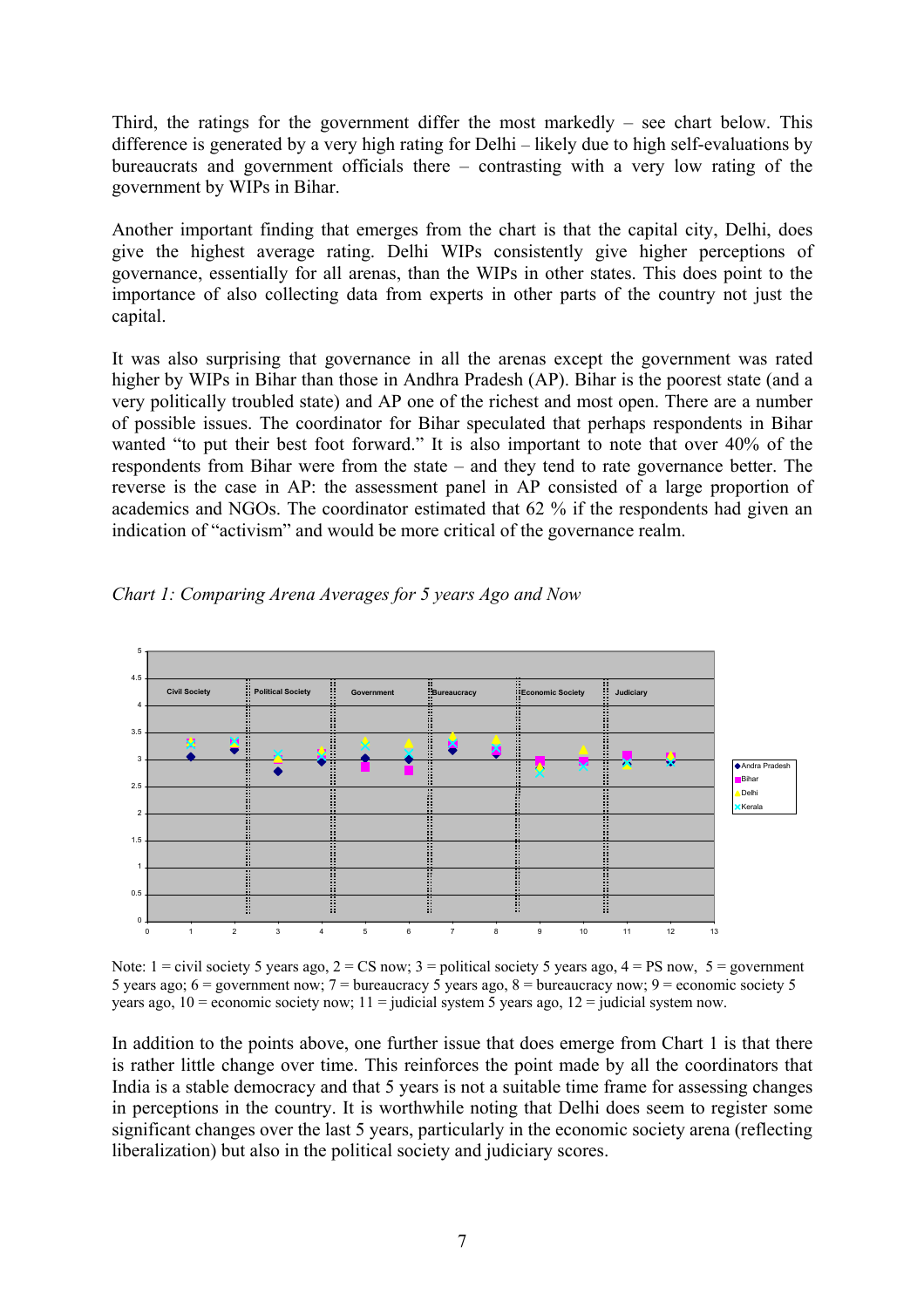Next, it is worthwhile looking at the current findings for specific questions. Chart 2 (below) shows the average rating for each question by WIPs in the four regions assessed in India. The average of the four regions for each question is given for indicative purposes. The vertical double lines divide the questions into each arena (1-5 for Civil Society, 6-10 for Political Society, etc). There are a number of interesting observations that can be noted here.

The first is that WIPs in all four regions give roughly similar ratings for many of the questions. This is despite the fact that questions within an arena may have very different average responses. For example, within the civil society dimension experts in all four regions agree that freedom of expression (Question 1) is "high" (score of c4.00) in India, whereas they also agree that there is "moderate" (score of c3.00) discrimination in politics (Question 3). There are some medium-large differences, but, overall, the pattern seems to indicate again that WIPs are looking beyond local circumstances to give roughly similar governance ratings at the national level for many of the questions. There is certainly much to be done, but, given the expected disparity in conditions, this is an important finding in terms of methodology.

Reflecting the discussion above, there are some important qualifications. Again, this Chart supports the finding that respondents in Delhi systematically rate governance issues at the national level higher than respondents from other regions. There is more nuance in the picture, but the clear conclusion is that it is important to undertake surveys in different parts of the country not just the capital city.



*Chart 2: Comparing Perceptions across India: Current Ratings for Each Question* 

The difference between average ratings of the government arena was noted above and the detailed chart helps to explain why. The main reason is that there is a major difference between the perceptions of experts in Delhi and Bihar regarding the subordination of the military to civilian government (Question 14). While Delhi scores 4.66, Bihar rates it over a full point lower at 3.61. A similar pattern is exhibited in the major difference in perceptions regarding the issue of government commitment to the personal security of citizens (Question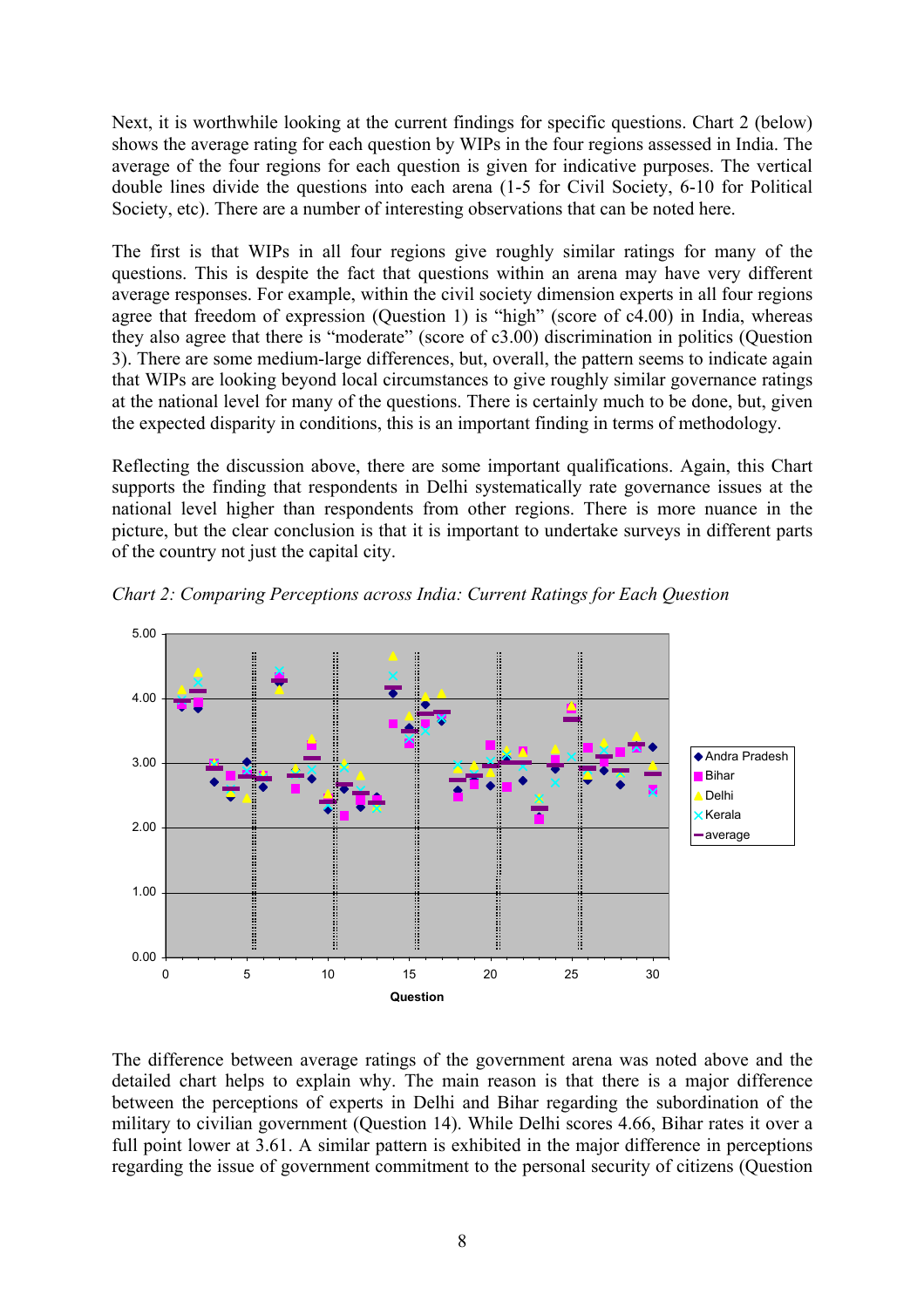11). This is almost certainly explained by the violence that characterizes politics and society in Bihar. It is interesting to note, however, that it is particularly in this arena that Bihar rates governance much lower than the other regions.

Respondents were also asked to make assessments of how the situation five years ago relates to the present governance situation for each of the 30 questions. Below are the main trends over time in the data.

| <b>Region</b>  | 5 years ago | <b>Present</b> | Change   |
|----------------|-------------|----------------|----------|
| Andhra Pradesh | 2.97        | 3.03           | $0.06\,$ |
| Bihar          | 3.08        | 3.07           | $-0.01$  |
| Delhi          | 3.18        | 3.25           | 0.07     |
| Kerala         | 3.10        | 3.09           | $-0.01$  |
| Average        | 3.08        |                | I N 3    |

*Table 3: Trends over Time* 

The main point to note is that all regions report very small changes over the last 5 years – two of the regions report a positive change while the other two report a negative change. But the extent of change at the aggregate level is really too small to draw any significant conclusion.

The composite regional averages do hide some different patterns. Compare, for example, the averages by arena for Kerala and Bihar. In Kerala, the declines for three arenas (Political Society, Executive and Bureaucracy) offset improvements in the other three arena. For Bihar, declines in Executive and Bureaucracy arenas offset a rise in Political Society. But, the main point again here is the rather small nature of the changes.

# **4. Aggregate Scores for India**

There is a massive literature on the topic of governance in India. On one hand, India has been a constitutional democracy since Independence with a clear division of power between the executive, the legislature and an independent judiciary as well as with a decentralization of power between the Central Government and the State Governments. On the other hand, however, there is an extensive literature that outlines many problems of inefficiency, corruption and troubled politics.

Nevertheless, it is worthwhile to highlight a few illustrative examples from the literature where the collected data from the project should provide insights into how a society in political transition deals with governance challenges. The discussions would be based on both quantitative and qualitative data generated by the assessment process. Three sets of issues are mentioned here in way of setting a scene for a detailed discussion of the project findings that follows.

A *first* theme is the increasing importance of non-state organizations as actors in the governance realm. India has seen a "gradual popular political awakening" since the late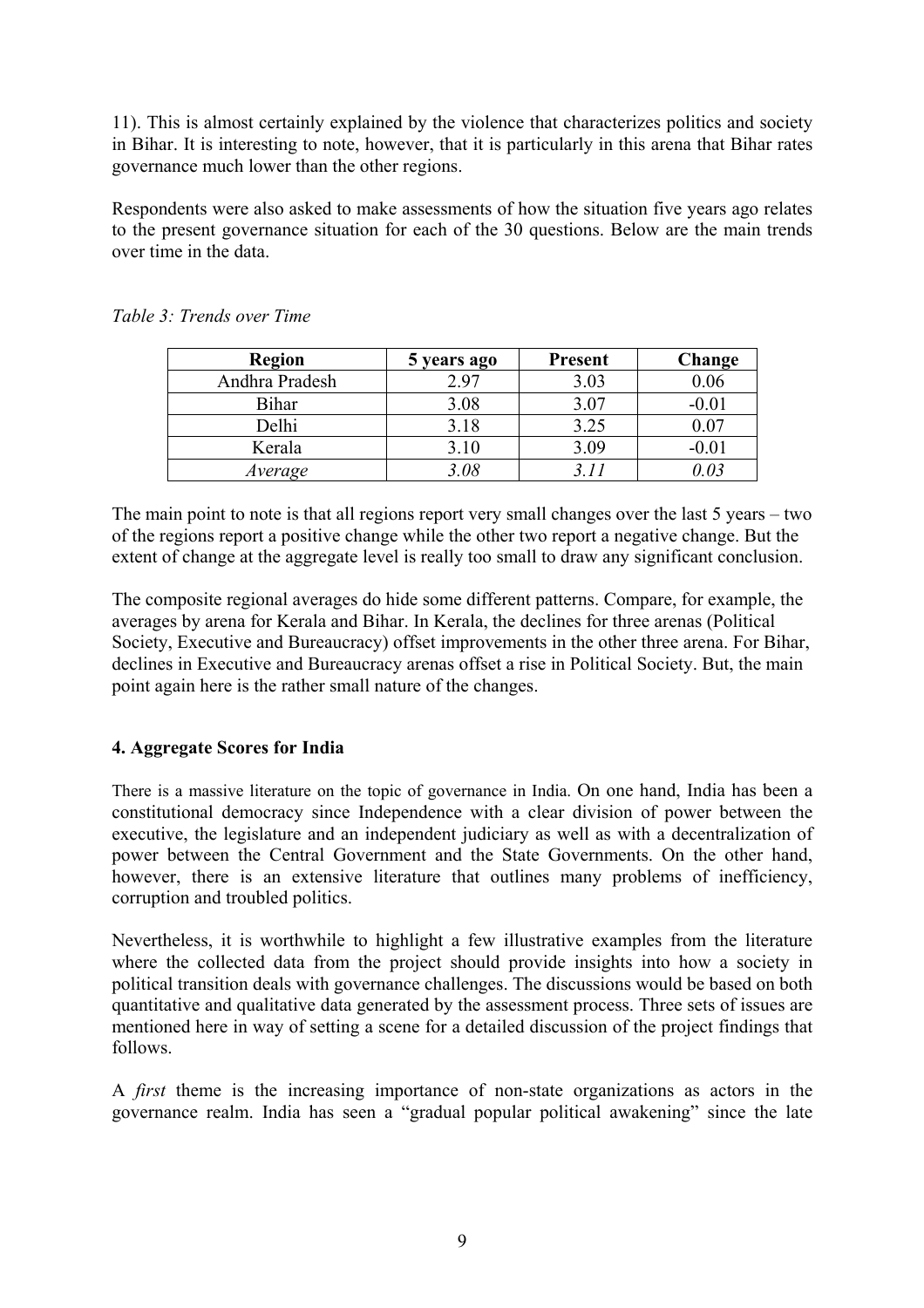19[6](#page-9-0)0s.<sup>6</sup> The findings reported here highlight that this process has continued in interesting ways, but that it certainly remains gradual. There has been no political mobilization by the poorest communities in India (see below).

Manor and Segal highlight a *second* theme – as another of the "grand themes that dominate India's recent political history" – namely the seeming regeneration of the political institutions in the  $1990s$  after their earlier decay.<sup>7</sup> However, although there are some interesting developments, the evidence in our survey does not point to such a clear conclusion in this regard. Rather the surveys point to little overall regeneration – with probably as many setbacks as advances.

*Third*, India and has been involved in economic reform and liberalization processes that have important implications for governance. Recent research on India has naturally concentrated on the shift towards a market economy and the rise of new socio-economic groups. Jayal and Pai<sup>[8](#page-9-2)</sup> highlight this as one of the most significant recent developments in Indian society and politics. The findings of our survey certainly reinforce that there are important developments here – but that the implications are not yet fully apparent.

A *fourth* issue concerns the legal and judicial arena. This is an oft-studied issue and was also one of the main themes of one of the few studies directly comparing governance in India with that of China.<sup>[9](#page-9-3)</sup> Of particular note in India, the WGS project pointed to a number the perceived success, of *Lok Adalats* (People's Courts) and new community dispute-resolution mechanisms.

The rest of this section reports on the aggregate findings of the four WGS assessments in India. It draws on the average ratings and comments provided by all 177 WIPs (37% of whom were from the "state", the rest from "society"). This does not provide a wholly representative national sample, given that it was undertaken in only four of India's regions. Given the diversity of India, it is also important to note that surveys at the national level cannot accurately represent each local reality. However, the aggregate findings do reflect the views of a large number of governance experts from very different parts of the country. They are intended to point to general issues and trends.

# *Overall Ratings*

This section compares the perceived quality of each arena as well as the average score for the country over time. There are a number of interesting observations that emerge from Chart 3 and Table 4. The first point is that the aggregate rating for the country was given as "moderate" with a current average of 3.09, with little change over the last 5 years. Despite its longstanding history of democracy, these findings reflect that India also faces broad problems concerning the legitimacy and efficiency of the governance realm.

<span id="page-9-0"></span> $\overline{6}$ <sup>6</sup> Manor, J. and Segal, G., 1998, "Taking India Seriously" in *Survival, Vol. 40 No. 2*, pp 53-70. Jayal and Pai, *op cit*, also highlight this point.<br><sup>7</sup> Manor and Segal, *op cit*.

<span id="page-9-2"></span><span id="page-9-1"></span>

<sup>&</sup>lt;sup>7</sup> Manor and Segal, *op cit.*<br><sup>8</sup> Jayal, N. G. and Pai, S., eds, 2001, *Democratic Governance in India: Challenges of Poverty, Development and Identity*, New Delhi: Sage.

<span id="page-9-3"></span>Dethier, J., ed., 2001, *Governance, Decentralization and Reform in China, India and Russia*, Boston: Kluwer.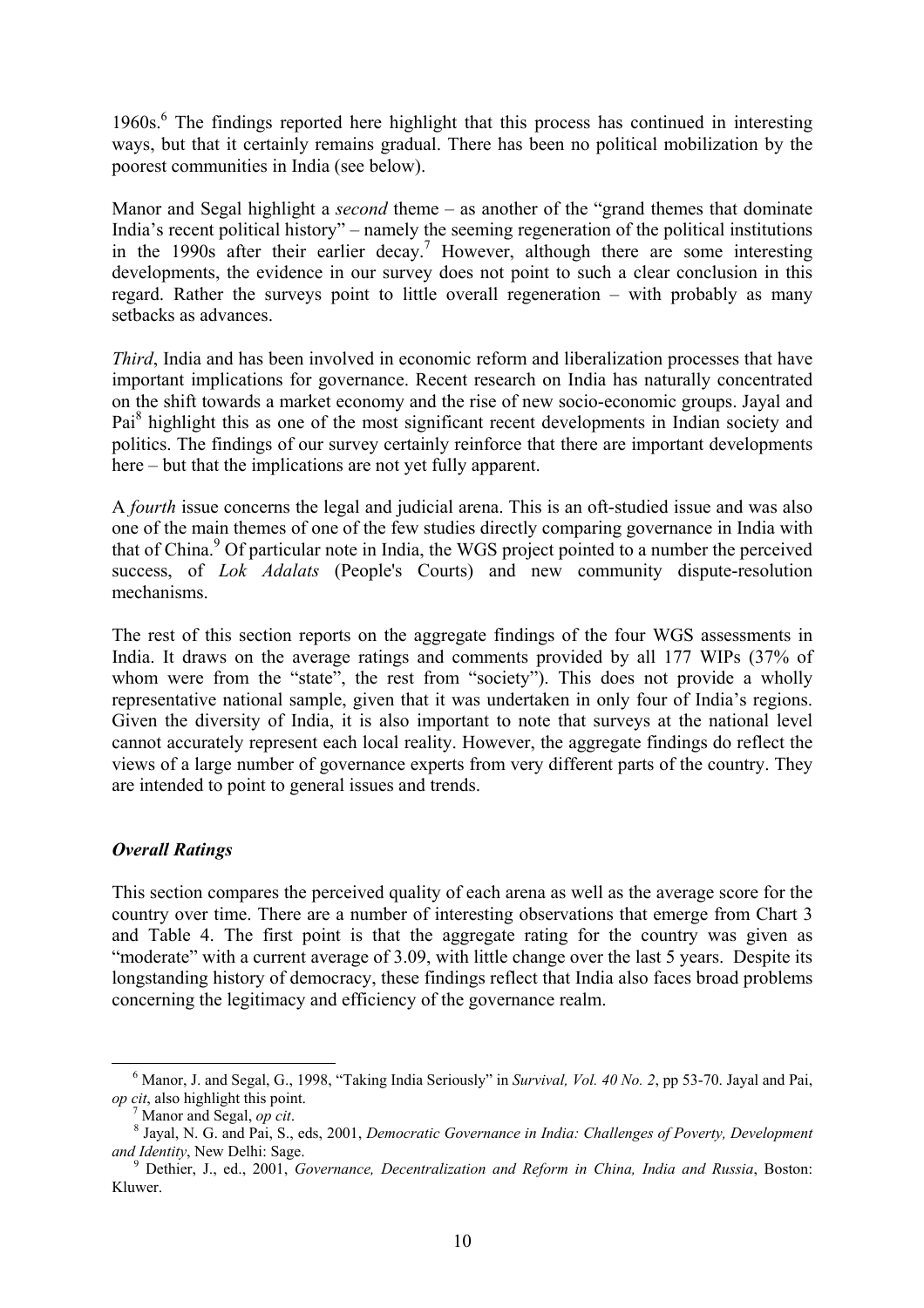The next point to notice is that WIPs end up giving roughly similar average ratings for all six arenas. The range for current ratings is from 3.28 for civil society to 2.98 for economic society – with four arenas very close to the moderate (3.0) rating. Civil society scores highest, reflecting the widespread perception regarding the relative strength of associational life in India. Economic society scores lowest, a reflection of a history of strong state regulation of the market.

| Arena       | civil<br>society | political<br>society | government | <i>bureaucracy</i> | economic<br>society | judiciarv | Average |
|-------------|------------------|----------------------|------------|--------------------|---------------------|-----------|---------|
| 5 Years ago | 3.24             | 2.98                 | 3.07       | 3.29               | 2.86                | 2.95      | 3.06    |
| Now         | 3.28             | 3.07                 | 3.01       | 3.20               | 2.98                | 3.00      | 3.09    |

*Table 4: Average Score for India: Comparing Ratings for Arenas* 

*Chart 3: Comparing Current Ratings of Governance Arenas in India* 



Four of the arenas show improvements over the last 5 years. Economic society reports the most significant improvement, almost certainly a reflection of closer state-economy relations since India embarked upon a liberalization programme in 1991. Interestingly, both the government and bureaucracy exhibit drops in perceptions, although the latter still remains relatively highly rated compared to other arenas.

Niraja Jayal, the coordinator of the Delhi survey, provides the most concise and helpful analysis of the governance realm in India:

"*India has managed to sustain a reasonably vibrant democracy and civil society. Elections are frequent and, for the most part, free and fair. While procedural aspects of democratic governance have been largely sustained, the substantive aspects remain elusive. As such, public institutions are inaccessible to large numbers of people – notably the poor and the illiterate – and their agendas remain captives of dominant social groups.*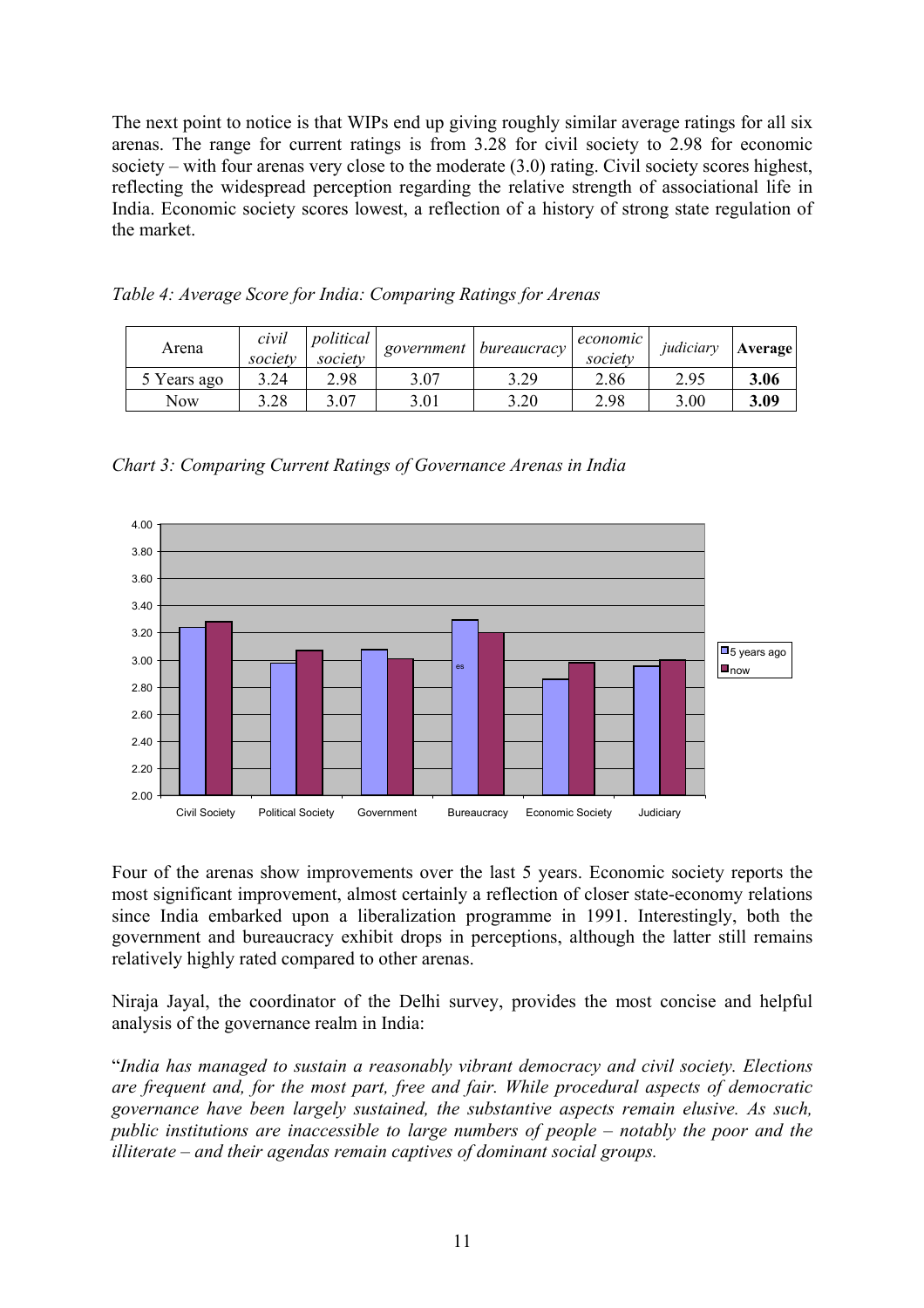*Though approximately 30% of India's population still subsists below a rather sparely defined "poverty line", it has largely failed to use these rights to make demands upon the political system … Despite a promising institutional context, India's structures of governance seem to have remained ineffectual in fulfilling the basic needs of the citizens.* 

# *Comparing Within Arenas*<sup>[10](#page-11-0)</sup>

This section is organized to give a composite profile of each arena in India. It concentrates on the perceived quality of indicators within each arena and any outlying or interesting cases. It is important to differentiate at the level of indicators since an aggregate analysis at the level of arenas often hides a substantial variation in perceptions within each arena. Questionspecific analysis often highlights important details.

## Civil society

The set of indicators here concerns the rules that guide public involvement in the political process. The section focuses on the conditions under which citizens can express their opinions, organize themselves for collective action, compete for influence, have an input into policy, and fulfill their own obligations as citizens by adhering to the rules set for the conduct of public affairs. The results of the India surveys are contained in Table 5.

|  | Table 5: The Governance-Related Quality of Civil Society |  |  |
|--|----------------------------------------------------------|--|--|
|--|----------------------------------------------------------|--|--|

| Freedom of<br><b>Expression</b> |            | Freedom of<br><b>Association</b> |            | <b>Discrimination</b><br>in politics |            | Government   | open to public<br>input |          | <b>Citizen respect</b><br>for rules |
|---------------------------------|------------|----------------------------------|------------|--------------------------------------|------------|--------------|-------------------------|----------|-------------------------------------|
| $~5$ vrs                        | <b>Now</b> | $\sim$ 5 $\nu$ rs                | <b>Now</b> | $\sim$ 5 $v$ rs                      | <b>Now</b> | $\sim$ 5 vrs | <b>Now</b>              | $~5$ vrs | <b>Now</b>                          |
| 3.70                            | 3.95       | 4.09                             | 4.08       | 2.90                                 | 2.90       | 2.47         | 2.63                    | 3.03     | 2.82                                |

There are a number of interesting, and divergent, issues that emerge from the WIP ratings. The first point is that freedom of expression and freedom of association score well, with the former showing marked improvement over the last 5 years. The civil liberties and political rights of citizens are seen to be generally respected. As Jayal notes, "*The press is extremely vigilant, sometimes even more than the Opposition."*

However, WIPs note that discrimination in politics remains relatively entrenched. Constitutional guarantees and perceived freedoms clearly do not prevent significant political discrimination along lines of caste, class, language, religion, region or gender. As one WIP notes: "*Caste and gender issues are very profound in politics*."

Similarly, despite the existence of civil freedoms, there is a general impression that government is *not* open to public input into policy. Governments simply do not provide an environment in which such input is facilitated. As one WIP from Delhi laments: "*Government tends to be secretive and conservative in consulting citizens on policy issues*."

<span id="page-11-0"></span> <sup>10</sup> This section reflects the approach used in Working Paper 3, Court and Hyden, 2001, *op. cit*. For comparative data on the international trends, please refer to that paper.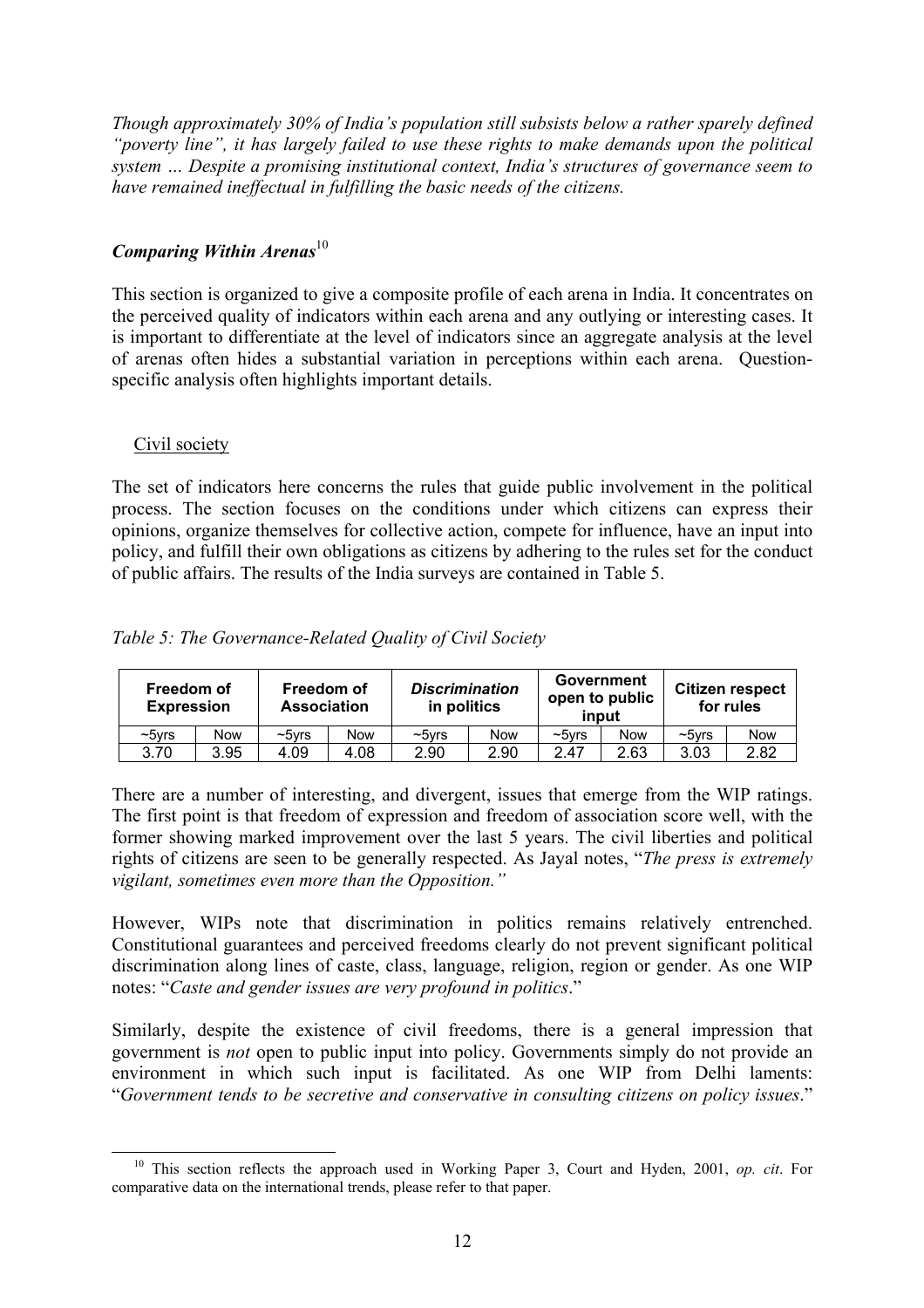This suggests that civil society and state live a rather separate life, with governments continuing to set the policy agenda much on their own.

The disjuncture between state and civil society (and the persistence of discrimination) may also explain the relatively weak respect for rules of decision-making that are reported in our study. Citizens may be more inclined to break these rules—or find ways around them—if they experience that their own input into public policy is ignored. In this regard it is interesting to note that these findings for India are similar to the general characteristics found in many of the other 22 countries.

## Political Society

This is the arena where public preferences and private interests are supposed to be reconciled and aggregated into policy. The focus here is on the representativeness, influence and accountability of legislators. The findings are reported in Table 6.

| Table 6: The Governance-Related Quality of Political Society |  |  |
|--------------------------------------------------------------|--|--|
|                                                              |  |  |

| <b>Representativenes</b><br>s of legislature |            | <b>Competition for</b><br>political power |            | <b>Fair aggregation</b><br>of public<br>preferences |      |          | Impact of<br>legislative<br>branch | <b>Accountability of</b> | legislators |
|----------------------------------------------|------------|-------------------------------------------|------------|-----------------------------------------------------|------|----------|------------------------------------|--------------------------|-------------|
| $\sim$ 5 $V$ rs                              | <b>Now</b> | $\sim$ 5 $\nu$ rs                         | <b>Now</b> | $\sim$ 5 $V$ rs                                     | Now  | $~5$ vrs | Now                                | $~5$ vrs                 | <b>Now</b>  |
| 2.70                                         | 2.76       | 3.89                                      | 4.29       | 2.79                                                | 2.80 | 3.02     | 3.08                               | 2.48                     | 2.41        |

A few scores do stand out in this table. The first is the relatively low score for the representativeness of the legislature. While this has increased marginally, many respondents did not think the legislature was even "moderately" representative of society. Many point to the lack of representation by religious minorities or women. In particular, the percentage of women in Parliament is estimated at 8%.

Perhaps the most outstanding point is the high score for competition for political power – the current rating of 4.29 is the highest for any indicator in the survey! This indicates that political pluralism is certainly present in India and commentators note that this is something positive in many ways. There has also been a substantial increase over the last 5 years. Commentators link this to the proliferation of regional and caste-based political parties in recent years.

The third point is that the current scores for fair aggregation of public preferences and impact of the legislative branch are over a point below that of competition for political power. It is clear that the existence of competition for power does not seem to translate into either fair aggregation of public preferences or efficient policy-making (there are moderate scores for the impact of the legislative branch). As Jayal explains, "*the articulation of sectional interests represented by each of these (new parties) brings about stalemate, instead of new policies acceptable to everyone*." Many commentators also note the weak ideological distinctions between political parties.

Fourth – and very noticeable – is the low score for the accountability of legislators. The current score of 2.41 is 1.88 points below the score for competition for power. Comments by respondents indicate as a serious problem that legislators tend to be more accountable to their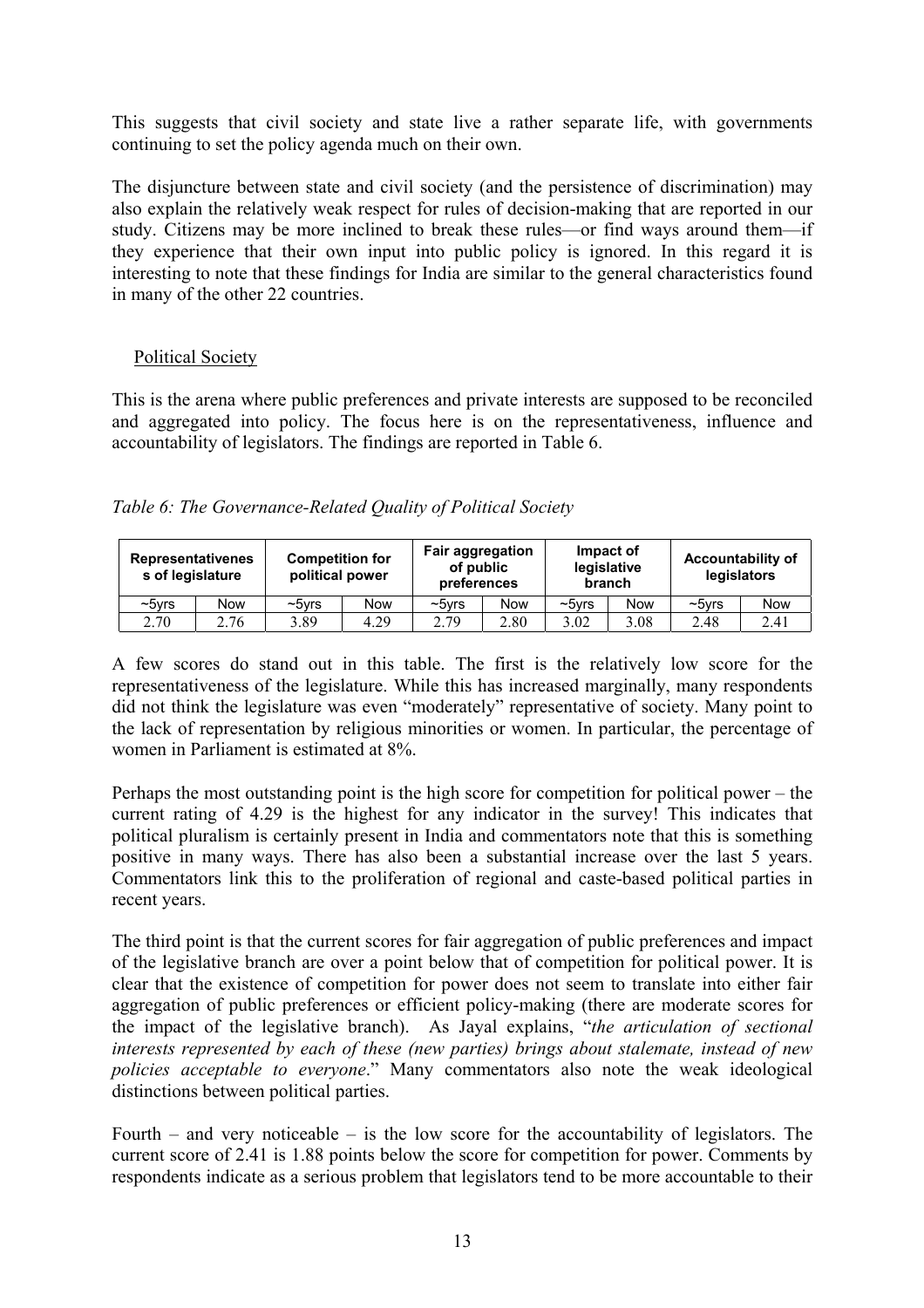parties than to the public. Elections happen every 5 years and commentators note the insensitivity of legislators to public aspirations between elections. As one WIP comments, "*The promises made in election manifestos remain mostly on paper*." Another notes that, "*Politicians are bought and sold like commodities*." Again, this is further evidence that policy-making is rather divorced from the people and their interests.

# The Executive

This section reports on how government is assessed in terms of its stewardship of society. Included here are issues like the extent to which government is concerned about ensuring the personal security of citizens and freedom from want, as well as the military's subordination to civilian government. The findings are reported in Table 7.

*Table 7: The Governance-Related Quality of the Executive* 

| <b>Ensuring personal</b><br>security |      | <b>Ensuring freedom</b><br>from want |      |                 | Able to make<br>tough decisions |                 | Civil-military<br>relations | <b>Peaceful</b><br>conflicts | resolution of |
|--------------------------------------|------|--------------------------------------|------|-----------------|---------------------------------|-----------------|-----------------------------|------------------------------|---------------|
| $\sim$ 5 $\nu$ rs                    | Now  | $~5$ vrs                             | Now  | $\sim$ 5 $V$ rs | <b>Now</b>                      | $\sim$ 5 $V$ rs | <b>Now</b>                  | $~5$ vrs                     | <b>Now</b>    |
| 2.82                                 | 2.62 | 2.55                                 | 2.51 | 2.41            | 2.36                            | 4.11            | 4.10                        | 3.48                         | 3.45          |

There are a few issues that merit special comment here. First, a fall in all indicators in this arena (though some are minor) does indicate there is a widespread view that government stewardship has worsened over the last 5 years. The one score that dropped the most markedly was regarding the ability of government to ensure personal security. This does reflect numerous comments about the increase in violence, organized crime and terrorism in some regions over the last decade.

With the high levels of poverty and illiteracy that characterize much of the population and the modest gains over time, there remains a lack of confidence in the government's commitment to improving the standards of living among citizens, i.e. "ensuring freedom from want." Some respondents took the question to mean that there was commitment in terms of public statements, but noted there was very little real action on the ground. Others questioned whether the problem is one of lack of commitment or rather a lack of resources to make a difference. Regardless of the definition, the rating remains low, with many commentators also noting that developmental efforts are hampered by corruption.

The data also indicates a very low score regarding the ability of government to make tough decisions in the national interest. This is one of the lowest scores of all indicators. This partly reflects that recent years have been an era of coalition politics in India, in which no single party has enjoyed a majority. One respondent noted that, "*Coalition government has led to poor decision-making in terms of tough long-term decisions*." As important, however, it appears that the nature of India's democracy provides no encouragement to make tough decisions. Reflecting numerous comments, one WIP noted, "*leaders shy away from decisions which might affect their fortunes in the short run*."

One of the most striking findings for this arena was the strong perception that the military is subordinate to a civilian government. This reflects a deeply rooted tradition that the Armed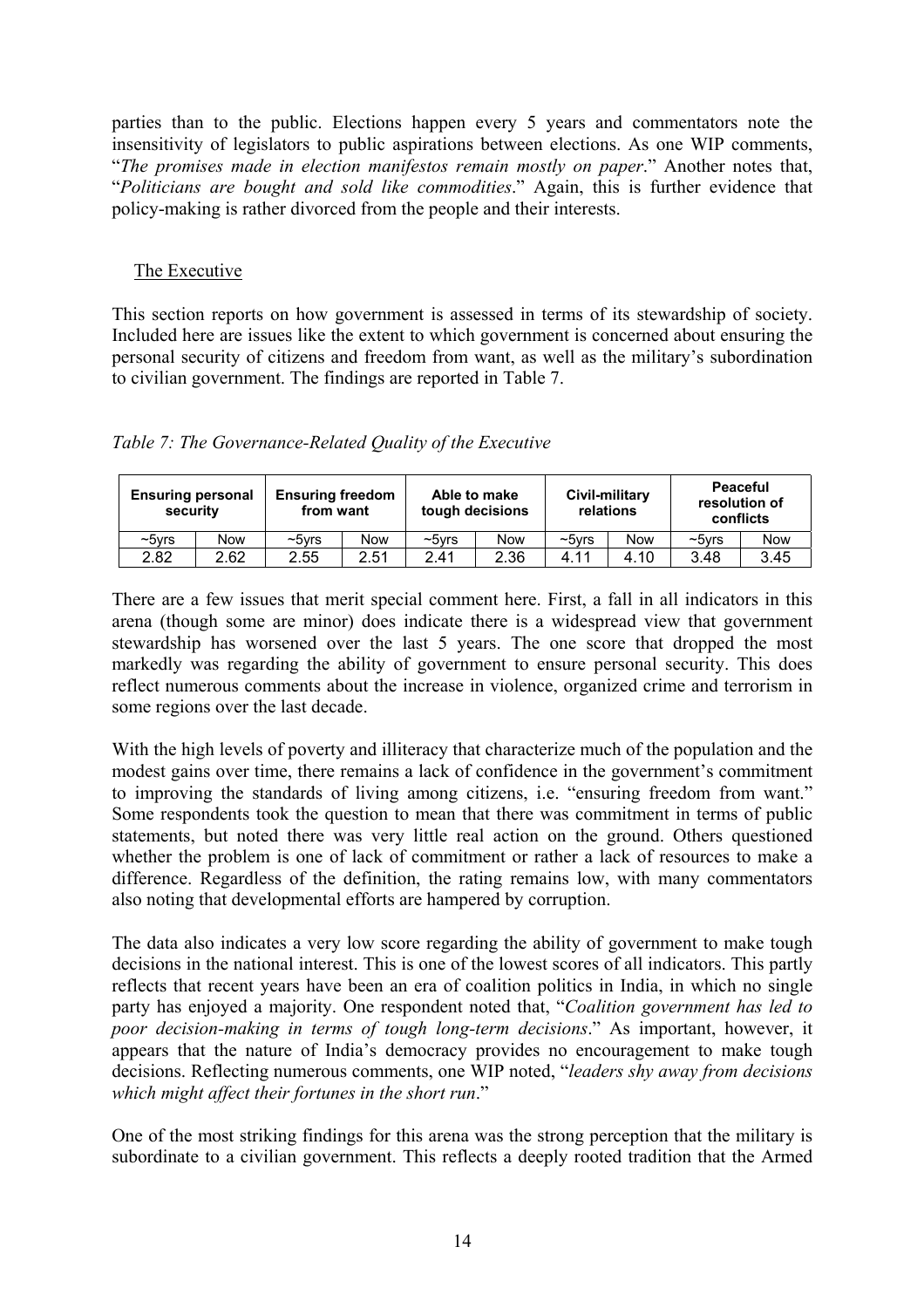Forces are strictly professional and accept complete civilian control. One WIP called it "*one of the brightest aspects of Indian governance*."

# The Bureaucracy

The framework for implementing policy is clearly very important. How the day-to-day management of government operations are structured affects how effective government is seen to be. In this section, therefore, we are interested in assessing the quality of governance as it relates to the bureaucracy. The findings are reported in Table 8.

*Table 8: The Governance-Related Quality of the Bureaucracy* 

| Scope for expert<br>policy advice |      | Meritocracy in<br>recruitment |            |                 | <b>Accountability of</b><br>civil servants | in civil     | Transparency<br>service |                 | <b>Equal access to</b><br>public services |
|-----------------------------------|------|-------------------------------|------------|-----------------|--------------------------------------------|--------------|-------------------------|-----------------|-------------------------------------------|
| $\sim$ 5 $\nu$ rs                 | Now  | $\sim$ 5 $v$ rs               | <b>Now</b> | $\sim$ 5 $V$ rs | Now                                        | $\sim$ 5 vrs | Now                     | $\sim$ 5 $v$ rs | <b>Now</b>                                |
| 3.80                              | 3.75 | 3.96                          | 3.79       | 2.84            | 2.71                                       | 2.97         | 2.77                    | 2.90            | 2.97                                      |

Both in international comparison and compared to the ratings for other arenas within India, the bureaucracy scores relatively well. The Indian civil service has a reputation of being the backbone of the government. It is clear in our findings (and from the comments), that Indian WIPs do recognize the bureaucracy's input into policy (current score of 3.75). It was a widely held view that "*civil servants are an important part of the policy making process*."

It was also very much the view that recruitment is largely on the basis of merit criteria (current score of 3.79) although reservations are also made for scheduled castes and tribes. While such affirmative action was seen to be important in terms of fairness, a number of WIPs commented that meritocracy had been harmed to some degree. This indicator also exhibits a significant deterioration over the last 5 years, which WIPs have tended to attribute to the increase in "*political interference in appointments*."

Many WIPs believe that bureaucrats are not really accountable; the accountability indicator received a very low score. This is largely because civil service positions have security of tenure and because the processes of holding bureaucrats accountable are complicated and time consuming. While institutions do exist – Audits, Vigilance Commission, Ombudsman – they exhibit little control. So too, commentators note that neither the judiciary nor public monitoring organizations have had much influence.

It is also significant to look at the changes over the last 5 years. There has been a fall in four of the five indicators in this dimension – and for the indicators for meritocracy, transparency and accountability of the bureaucracy, this fall has been quite substantial. In contrast, and surprisingly so, there was an improvement in the rating for access to public services – a small rise from 2.90 to 2.97. It is also surprising that the score is near moderate given the diversity in state situations as outlined previously and the serious economic and social inequality in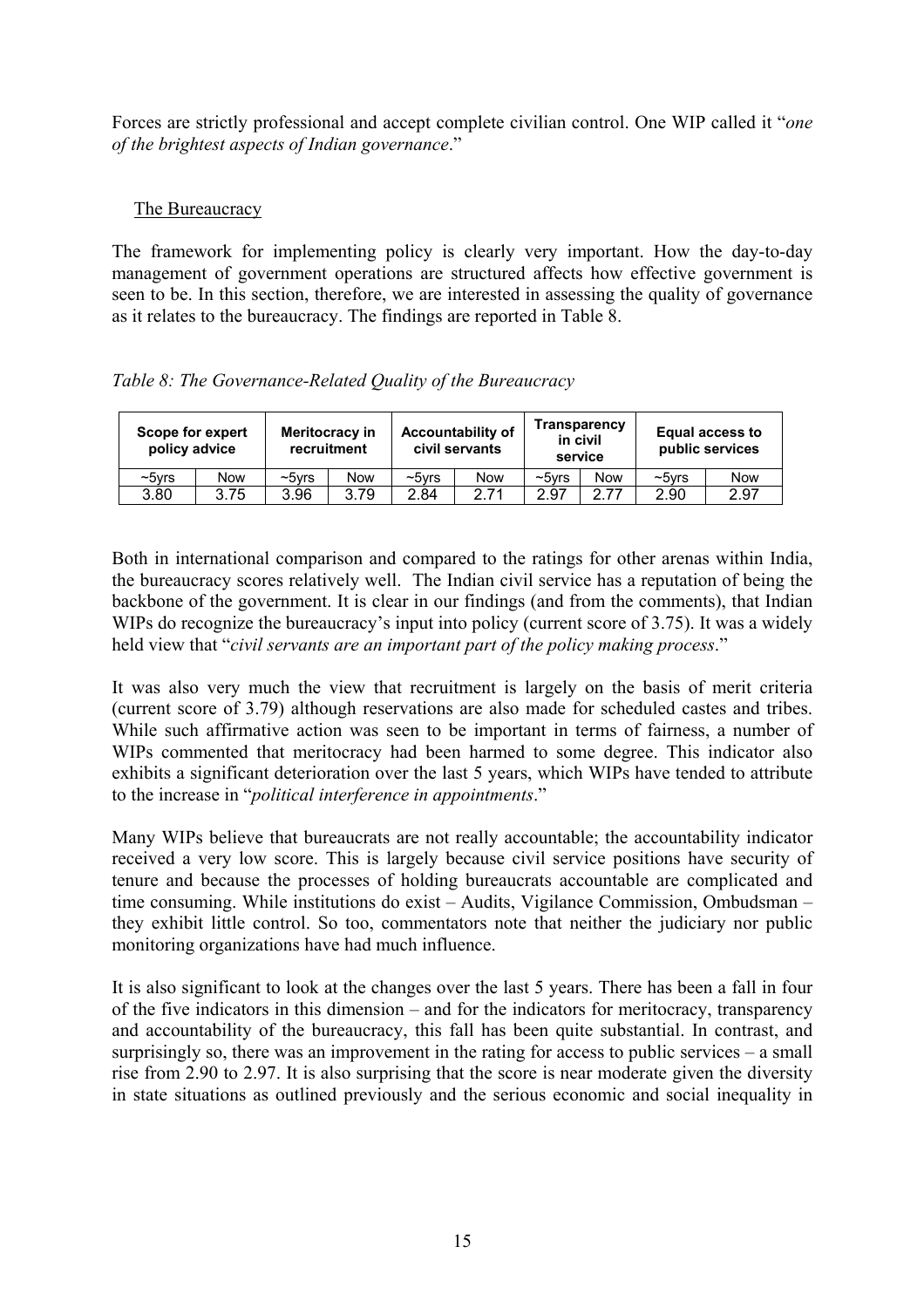India.<sup>11</sup> The comments of many experts were along the lines that: "*Standards are good in urban areas. In rural areas, the rich and powerful corner most of the public services*."

# Economic Society

This term refers to the interface between state and market. All governments regulate and oversee the market to some degree and also provide public goods (to varying degrees) that may not be produced by the market alone. The way the relations between the public and private sectors are structured is important. The findings are reported in Table 9.

*Table 9: The Governance-Related Quality of Economic Society* 

| <b>Respect for</b><br>property rights |      | <b>Equal application</b><br>of regulations |      |                   | Corrupt<br>transactions | <b>Consultation on</b><br>policy |      | International<br>economic<br><b>issues</b> |      |
|---------------------------------------|------|--------------------------------------------|------|-------------------|-------------------------|----------------------------------|------|--------------------------------------------|------|
| $\sim$ 5 $\nu$ rs                     | Now  | $\sim$ 5 $v$ rs                            | Now  | $\sim$ 5 $\nu$ rs | Now                     | $\sim$ 5 $\nu$ rs                | Now  | ∼5vrs                                      | Now  |
| 3.12                                  | 2.96 | 2.99                                       | 2.99 | 2.28              | 2.29                    | 2.71                             | 2.97 | 3.18                                       | 3.67 |

The clearest issue that emerges here is the high rate of "corrupt transactions." Remaining just under 2.3, the score for the issue of corruption is the lowest of all the indicators in the India survey. It is clear that WIPs believe that obtaining a business license is associated with paying bribes. Government officials do not hesitate to ask for a "piece of the cake" when business transactions are being negotiated. There are multiple comments of a general character to suggest that bribery is quite common in the transactions between government and the private sector.[12](#page-15-1) As one WIP dejectedly put it: "*Right from birth to death nothing happens without bribery and corruption. People can neither live nor die with dignity*."

On the issue of globalization, we asked respondents how much the government accounts for the new international rules of trade, finance and technology into formulating policy. Several respondents have rightly commented that this question contains references to too many things in one. Moreover, it only asks whether governments have taken these issues into consideration in formulating policy, not necessarily in implementing policy.

These shortcomings notwithstanding, respondents had a relatively high appreciation of government's consideration of international economic issues in making policy. There has also been a rapid rise over the last five years, from 3.18 to a current score of 3.67. Substantive comments by the respondents support the perception that there is approval for the economic liberalization policies implemented since 1991 – events that many in the country see as a turning point. This does not mean that respondents are blind to the potential adverse effects of globalization. Several make references to the challenges that these new policies pose to the poorer segments of society.

The findings point to varied implications for India's business community. As one WIP notes: "*India was and still is a mixed economy, with the state gradually beginning to disengage* 

<span id="page-15-0"></span> $11$  In answering the question, it is possible that there was some confusion between the equal availability of public services on paper and the inequality of access in reality. But, this does not negate the surprise that there was an increase in ratings for this issue, when all the others declined.

<span id="page-15-1"></span><sup>&</sup>lt;sup>12</sup> A number of commentators note that liberalization has meant "*the number of activities for which licenses are needed are reducing*." However, these sentiments are not reflected in the ratings.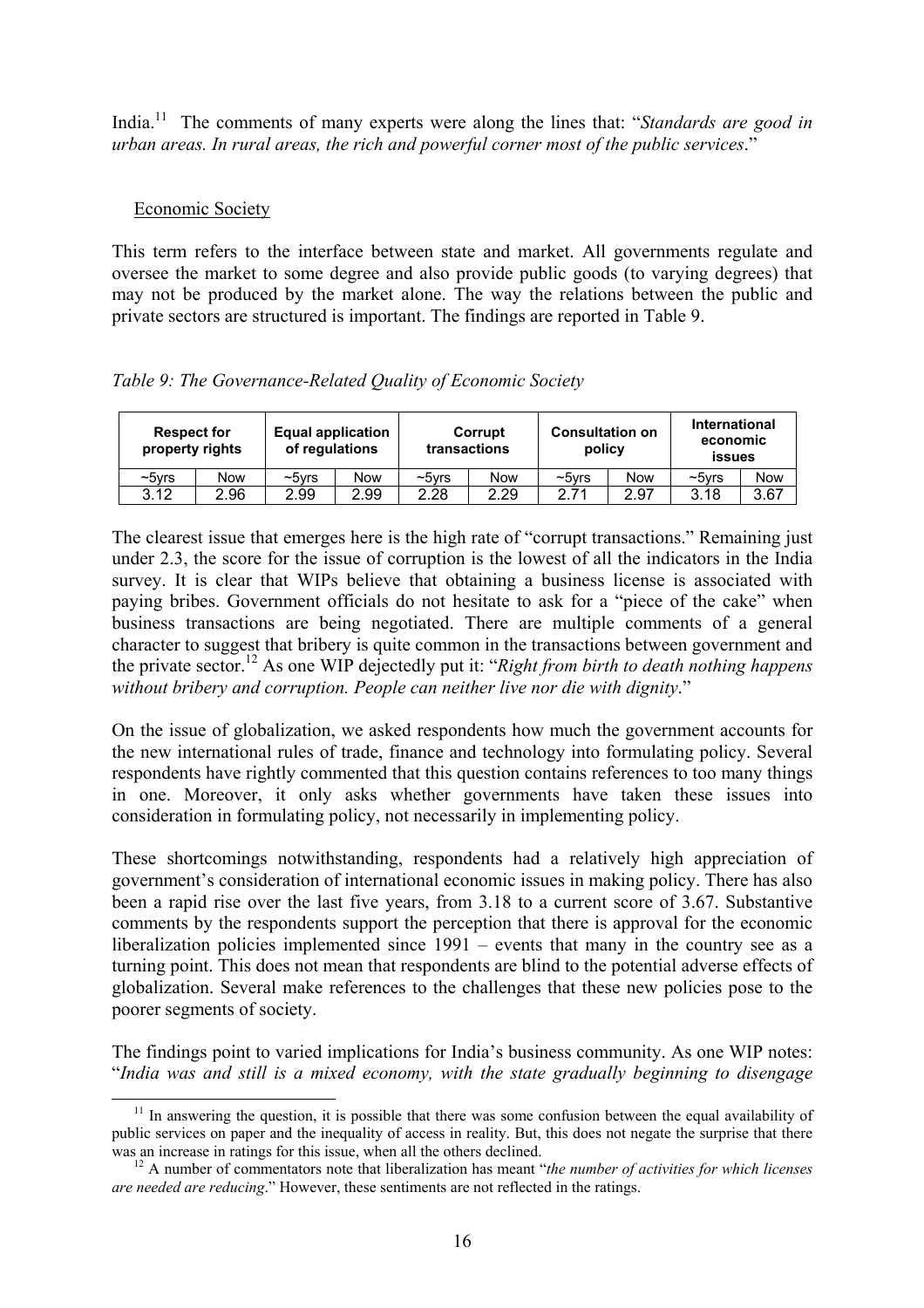*itself from a number of commercial activities*." On one hand, there is certainly a better relationship between the state and private sector, which had been antagonistic previously. The findings point to a significant improvement in consultations on policy between government and business. The increased consideration of international economic issues is seen as necessary and thus also as largely positive. But, on the other hand, the findings strongly indicate that corruption remains the biggest problem – and there has been essentially no improvement over the last five years. Also, worryingly, respect for property rights was seen to decline over the last 5 years.

# The Judiciary

This is typically referred to as the third branch of government. Societies produce their own dispute or conflict solving institutions, the most important being the courts that resolve conflicts of both a civil (between private parties) and public nature. In this survey we gathered data on how easily members of the public have access to justice, how transparently justice is being administered, how accountable judges are, how open national rights regimes are to international legal norms, and the scope for non-judicial forms of conflict resolution. The findings are reported in Table 10.

*Table 10: The Governance-Related Quality of the Judiciary* 

| <b>Access to justice</b> |      | <b>Transparency in</b><br>judicial process |            | <b>Accountability of</b><br>judicial officials |      | Incorporation of<br>international<br>legal norms |            | Non-judicial<br>process of<br>conflict<br>resolution |            |
|--------------------------|------|--------------------------------------------|------------|------------------------------------------------|------|--------------------------------------------------|------------|------------------------------------------------------|------------|
| $\sim$ 5 $V$ rs          | Now  | $~5$ vrs                                   | <b>Now</b> | $\sim$ 5 $V$ rs                                | Now  | $\sim$ 5 $v$ rs                                  | <b>Now</b> | $\sim$ 5 vrs                                         | <b>Now</b> |
| 2.99                     | 2.95 | 3.15                                       | 3.06       | 2.99                                           | 2.90 | 3.02                                             | 3.28       | 2.60                                                 | 2.80       |

Since the judiciary in India has the authority to adjudicate on the constitutionality of any law passed by the Parliament, it does play a particularly important role in the context of this survey. In the past, the judiciary was seen as the most respected branch of government in India, but its image has undergone steady erosion. Overall, the rating for the judiciary in our survey was lower than for the other arenas except economic society. There was a slight improvement for the arena as a whole, but the individual indicators show divergent trends. The ratings for access to justice, transparency and accountability had worsened somewhat, but were offset by significant increases in the ratings for incorporation of international legal norms and use of non-judicial processes.

While many noted that the higher courts in India were impressive, on the whole there was widespread dissatisfaction with the Indian justice system. There are three main types of critical comments. One is that "money buys justice". The rich have easier access to justice, due to the legitimate costs involved as well as to corrupt payments. The second set of comments refers to the slow processing of cases. "Justice delayed is justice denied" is a proposition that virtually all of the respondents agree with and highlight as a critical problem. One WIP commented that: "*Although in theory justice is accessible to all, because of the enormous delay and the high costs involved, virtually only those with massive resources are able to get real justice*." Along similar lines another noted that: "*People can hardly afford the legal expenses, delays make justice almost unavailable and legal aid to poor is a farce in reality*." Thirdly, there were many comments about corruption in the police and their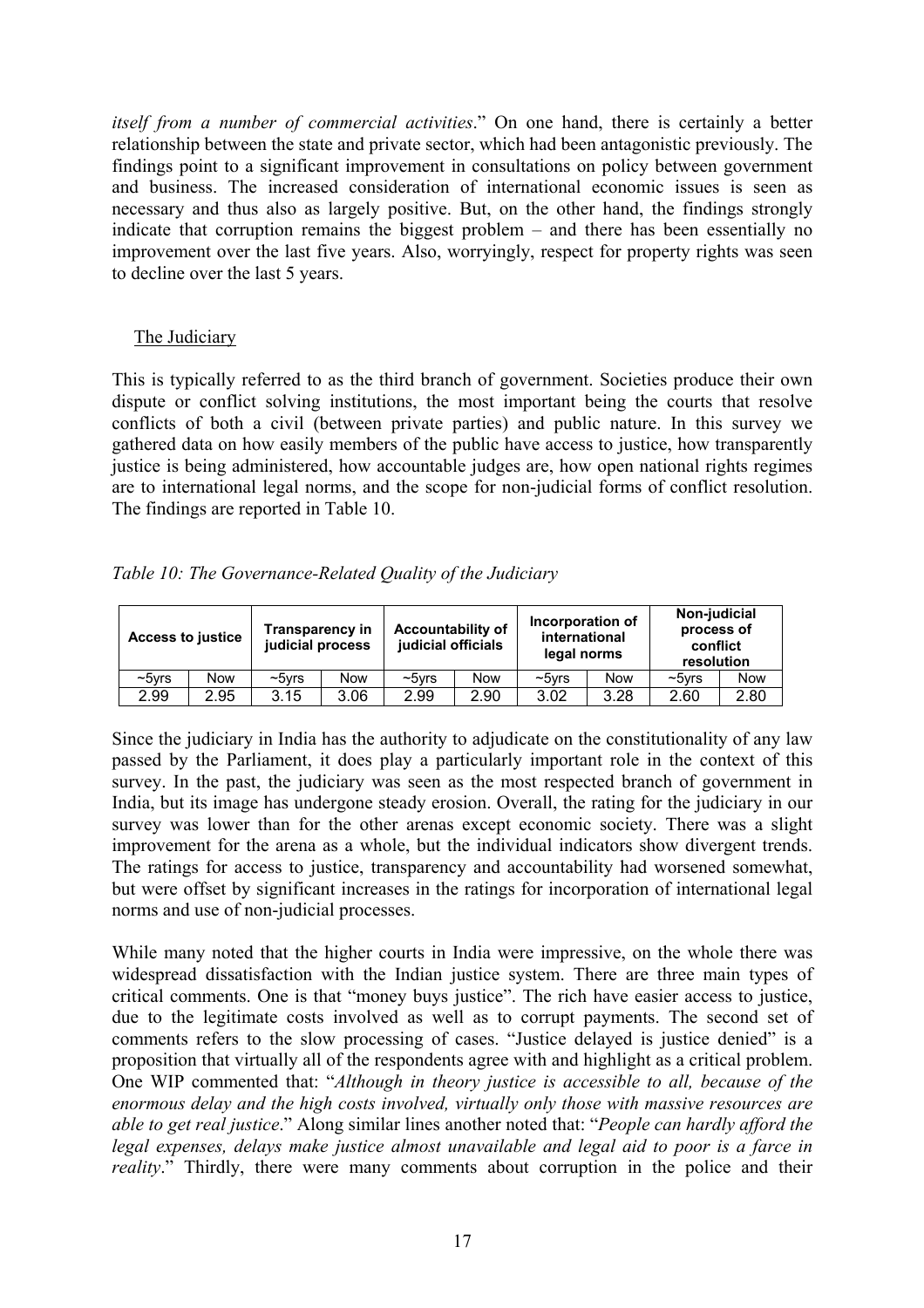ineffectiveness in providing security for citizens. A commentator notes that: "*Policing is woefully inadequate and dependent entirely on influence and pressures*."

It is interesting to look at the community justice institutions for resolving conflicts that are not or cannot be taken to court. This form of local justice did not rate particularly well for India (in international comparison) but there has been a marked improvement over the last 5 years. Reporting on the surveys in Delhi, Jayal notes that, "*Since justice at the higher levels is both delayed and expensive, the poor have little real recourse to it. They are therefore largely dependent upon lower courts, where corruption and stalling by lawyers and middlemen is*  increasingly rampant. Public Interest Litigation has proved to be a useful innovation, but it *also has limitations. Lok Adalats (People's Courts) and other dispute-resolution mechanisms are increasingly necessary, and some efforts are being made to evolve these*." The perception of the WIPs certainly indicates that these community mechanisms appear to be improving and deserve further support.

A special comment is warranted here on the question dealing with the incorporation of international human rights norms. The survey only asked respondents to comment on the extent to which these norms from various international conventions have been adopted. They were generally ready to admit that this process has been ongoing in recent years, but many respondents also pointed out that this incorporation has taken place "on paper" only. We recognize, therefore, that the high scoring recorded on this question probably does not reflect the *de facto* situation in India.

# **5. Conclusion**

Attempting systematic, comprehensive, empirical assessments of national governance is a relatively new endeavor and much of what has been done in this project is without precedent. The research certainly presented us with significant challenges, yet a lot has been learnt from the exercise. The findings do suggest that there is great merit in this type of work, although they also point to the need for improvements in design.

The extra assessments in India were specifically undertaken to establish the viability of carrying out a full-scale governance assessment in a country of great diversity and complexity and they have been very useful in helping to answer this question. Overall, the findings do suggest that such an exercise is feasible and that it would be valuable in helping us to better understand the processes of governance. A key conclusion is that great diversity within a country does not present a major problem to assessing governance at the national level. For most issues, WIPs in very diverse parts of the country gave relatively similar assessments of governance at the national level. There were also certainly specific issues where this was not the case for India and where state issues affected the expert's views significantly, but it was surprising that the number of such cases was relatively low. Although the figures are very small, it also does seem that respondents in Delhi tend to rate governance slightly higher than respondents in other parts of the country. While this is not statistically significant, it does seem prudent to conduct surveys nationally rather than just to focus on experts in the capital city alone.

Although due to methodological challenges the findings are indicative rather than conclusive, the aggregate results of the assessment exercises in India do point to some interesting issues. India's governance realm certainly has some bright spots. These include: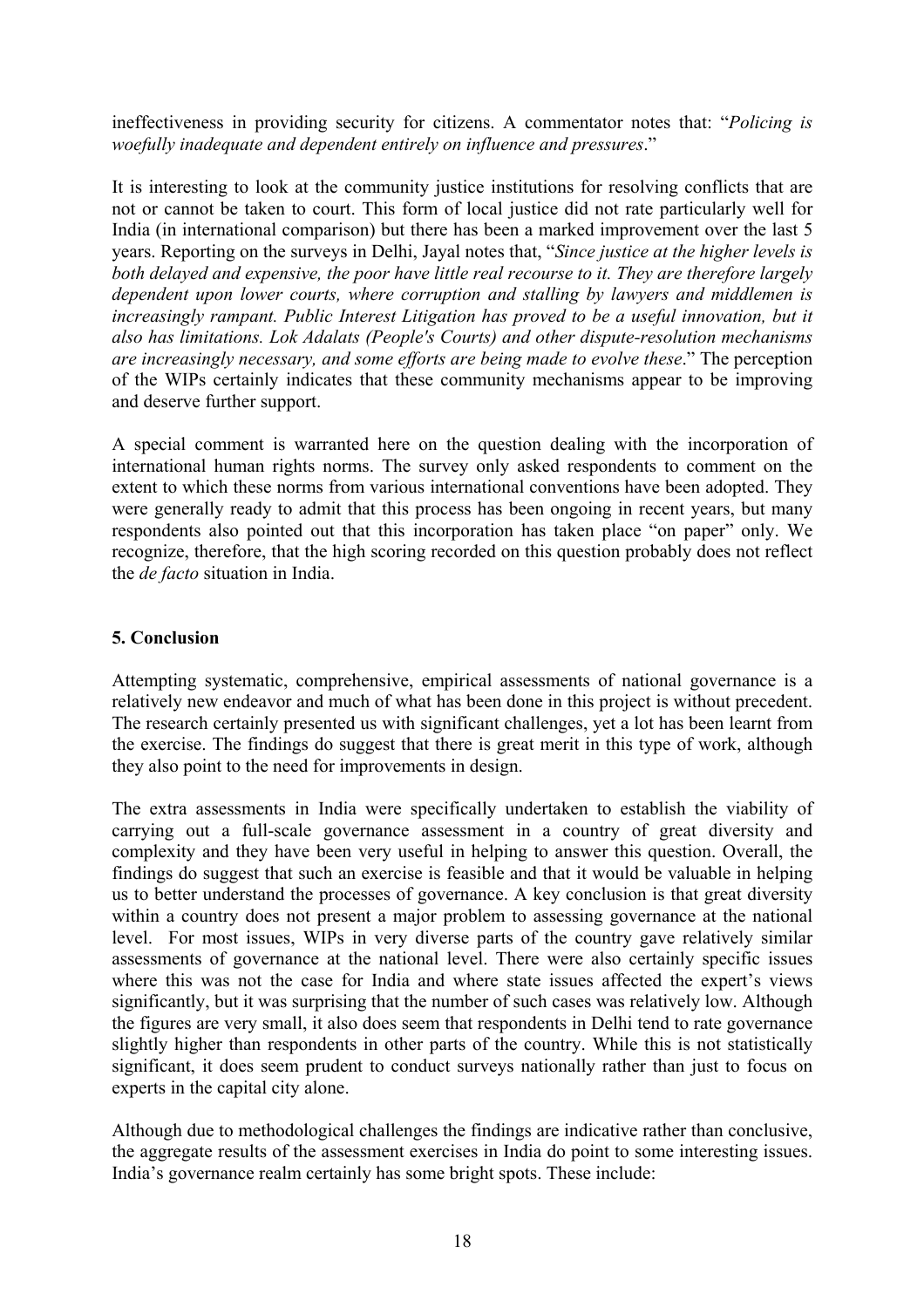- High levels of freedom of expression and association;
- High levels of political competition, with increasing number of political parties;
- The bureaucracy remains relatively well rated overall, although there is concern that standards are falling;
- The military accepts its subordination to civilian government.

The findings also pointed to some governance challenges in India. In particular, the policy priorities reflect an overarching concern that policy-making is rather divorced from the people and their interests; policy does not reflect public preferences. The government is not open to public inputs and there is very low accountability of legislators to the public. While democracy is widely seen to exist in form (with free and fair elections on a regular basis), in substance it is perceived as much more stunted.

There were also a number of specific policy priorities based on the findings of the exercise. First, it was very clear that corruption remains the number one challenge to business. Second, there is a need to improve access to justice – making justice more timely and less costly. In this regard the Lok Adalats (People's Courts) and other community mechanisms seem to be improving and could be further encouraged.

\* \* \* \* \* \* \* \*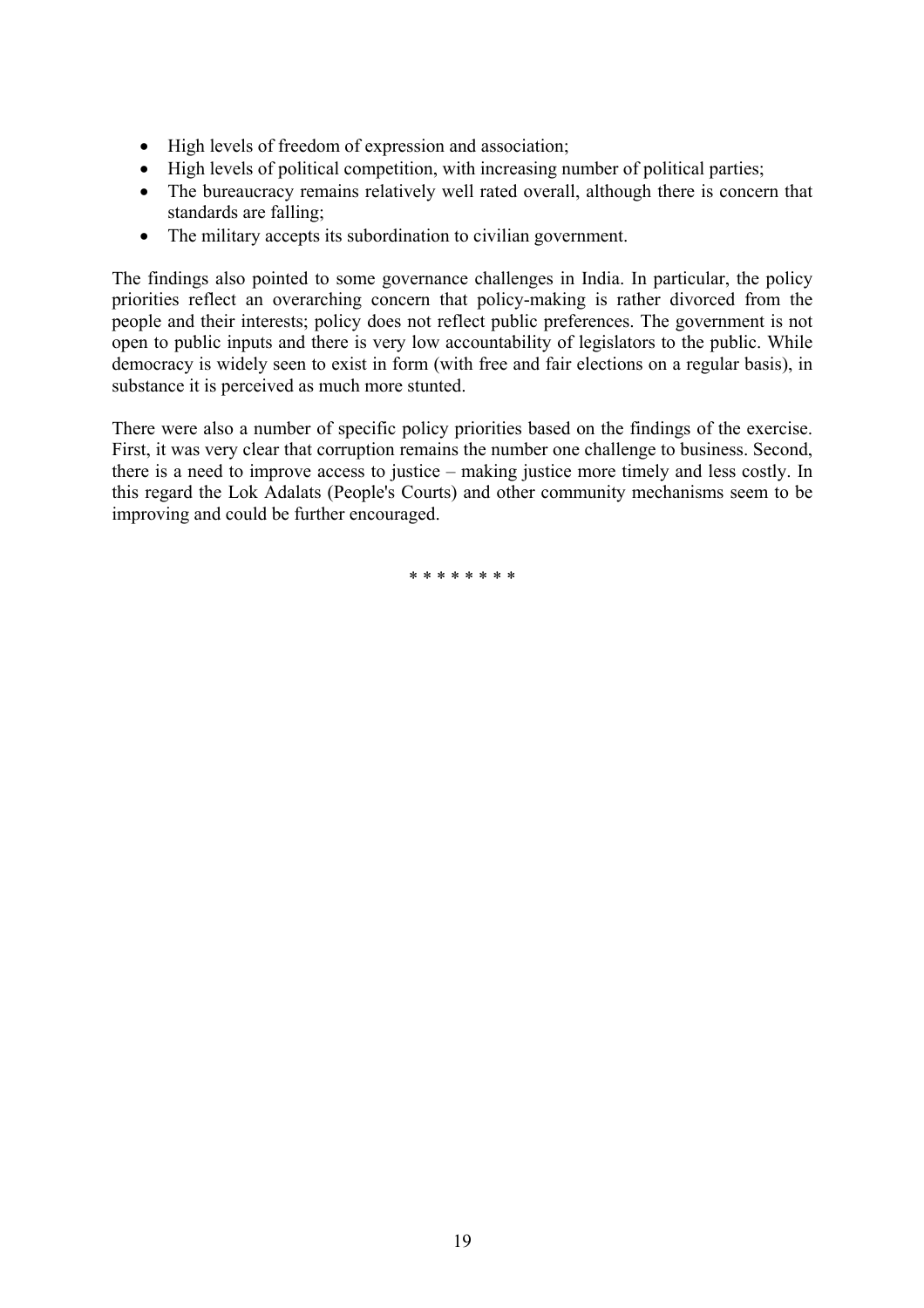**Appendix: Current Governance Ratings for India** 

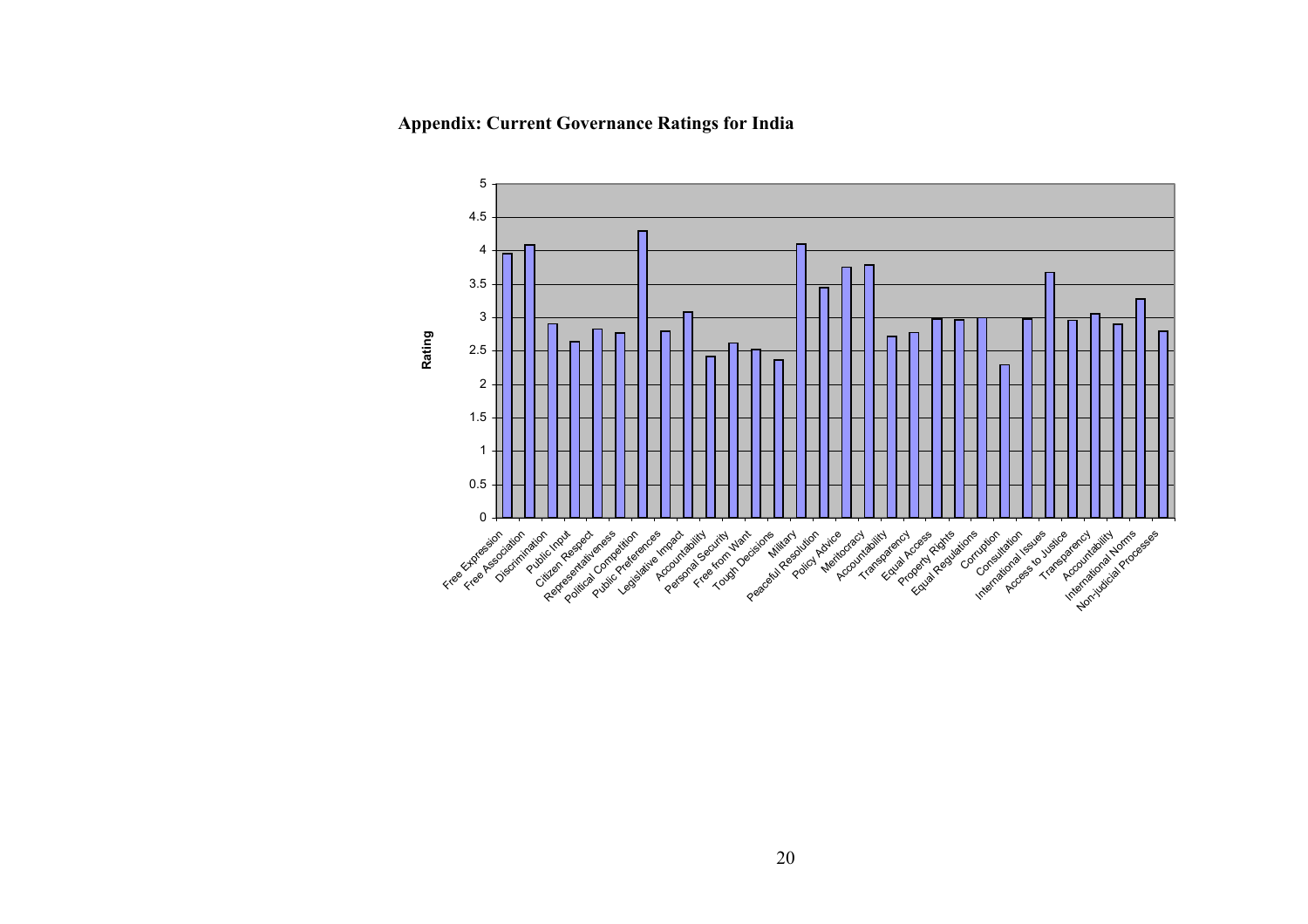## **Appendix 1: Governance Perceptions Questionnaire**

This survey is the pilot phase of a project to get systematic information on governance for countries around the world. This pilot survey is being conducted in over 40 countries by the United Nations University (UNU) and local partner institutions around the world. The ultimate goal is to better understand what aspects of governance matter most and to provide informed policy advice in this area.

In order that we can make effective comparisons over time and across countries, the survey instrument is a pre-coded, multiple-choice questionnaire. It is important to answer all the questions. Your answers should reflect your experience and perceptions of governance for your country.

We are well aware that these standard questions cannot capture the full complexity of governance issues. Therefore, in addition to indicating which standard answer comes closest to describing your case, please provide additional comments to better explain the situation in your country. Also please add comments if there have been important changes in governance contexts over the last five years, noting the date and nature of these changes. We will take these comments into account when we analyze the findings.

The questionnaire should be filled in by an expert who has extensive experience and can answer questions on the main dimensions of governance in the respective country for the past 5 years. Such an expert should be able to fill in the questionnaire in a maximum of 1 hour. Please contact the country coordinator if you would like further clarification on the aims of the project or regarding specific questions.

Note: The information obtained will be treated with the strictest confidence.

| Coordinator's Name: |                                                                        | Country:      |  |
|---------------------|------------------------------------------------------------------------|---------------|--|
|                     | Name of Expert:                                                        |               |  |
| Position of Expert: |                                                                        |               |  |
| Government          | Parliament                                                             | Civil Service |  |
| <b>Business</b>     | Legal                                                                  | Academia      |  |
| NGO                 | International Org.                                                     | Other         |  |
|                     |                                                                        |               |  |
| Experience with     |                                                                        |               |  |
| governance issues:  |                                                                        |               |  |
|                     |                                                                        |               |  |
|                     |                                                                        |               |  |
|                     | Please send me a copy of the country findings. (Provide address below) |               |  |
|                     |                                                                        |               |  |

\_\_\_\_\_\_\_\_\_\_\_\_\_\_\_\_\_\_\_\_\_\_\_\_\_\_\_\_\_\_\_\_\_\_\_\_\_\_\_\_\_\_\_\_\_\_\_\_\_\_\_\_\_\_\_\_\_\_\_\_

Please return all documents to:

Governance Survey - United Nations University 5-53-70 Jingumae, Shibuya-ku, Tokyo, T 150-8925 JAPAN Tel: 81 3 3499 2811; Fax: 81 3 3499 2810; Email: [court@hq.unu.edu](mailto:court@hq.unu.edu)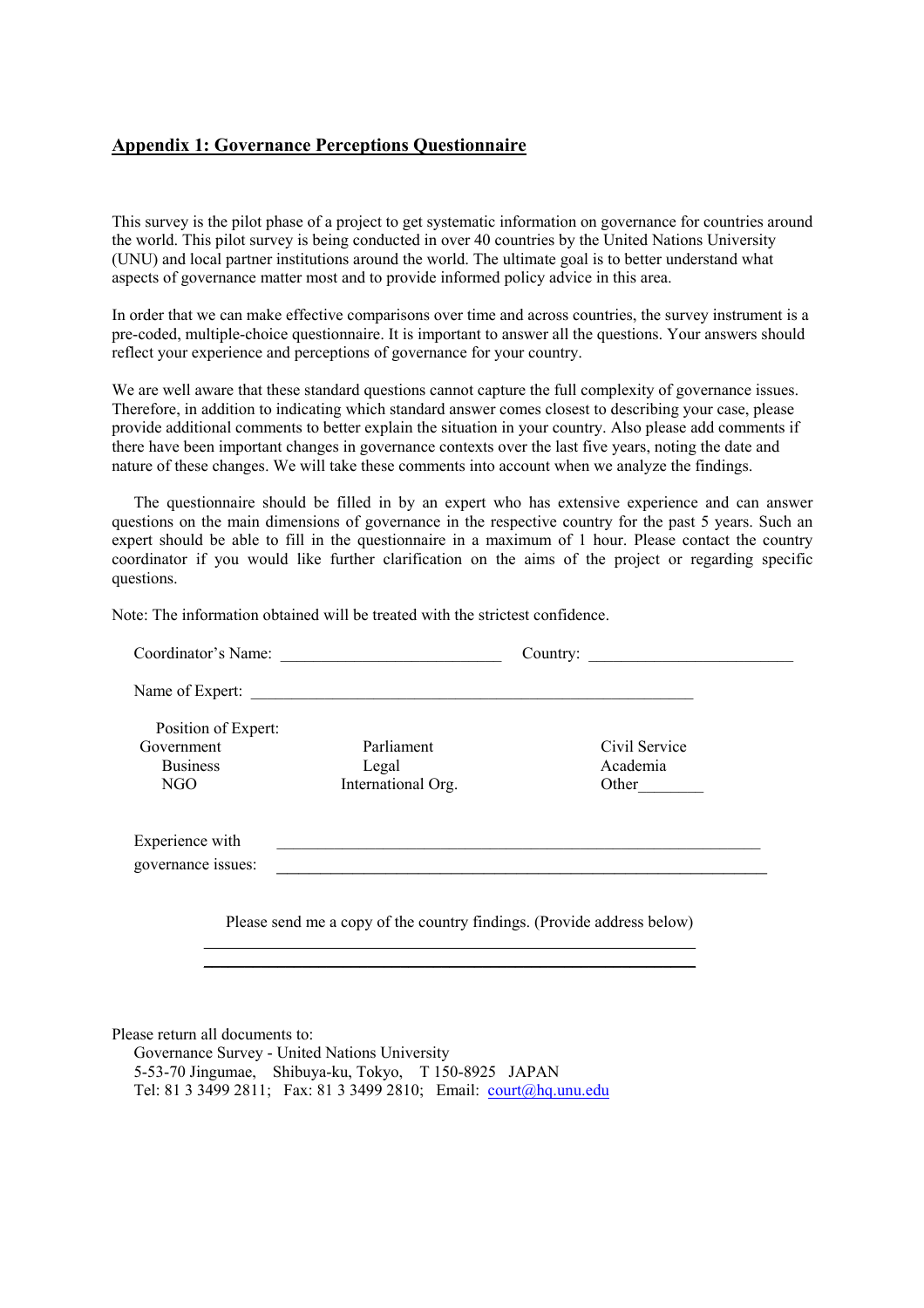The questionnaire comprises 30 questions and is divided into 6 parts.

Part I: covers the extent of participation in the political process.

Part II: covers the way interests in society are aggregated in the political process.

Part III: covers government stewardship of the system as a whole.

Part IV: covers policy implementation, particularly the bureaucracy.

Part V: covers the relationship between the state and the market.

Part VI: covers dispute resolution, particularly the judiciary.

PART I: PARTICIPATION IN THE POLITICAL PROCESS

## **1. To what extent do citizens have the freedom of expression?**

*This indicator tries to capture the formal and informal rules that affect people's opportunities to seek, receive and impart information. This indicator would also cover how well the media or other formal or informal channels reflect the views of others than those in power or dominant groups.* 

|           |           | 5 years ago | <b>Now</b> |  |
|-----------|-----------|-------------|------------|--|
| (5)       | very high |             |            |  |
| (4)       | high      |             |            |  |
| (3)       | moderate  |             |            |  |
| (2)       | low       |             |            |  |
| (1)       | very low  |             |            |  |
| Comments: |           |             |            |  |
|           |           |             |            |  |

## **2. To what degree do citizens have the freedom of peaceful assembly and association?**

*This indicator tries to capture the degree of restrictions to people's opportunities to participate peacefully in the public realm – to join associations or to gather in public. It also includes the right that no-one is compelled to belong to an association.* 

|           |           | 5 years ago | Now |  |
|-----------|-----------|-------------|-----|--|
| (5)       | very high |             |     |  |
| (4)       | high      |             |     |  |
| (3)       | moderate  |             |     |  |
| (2)       | low       |             |     |  |
| (1)       | very low  |             |     |  |
|           |           |             |     |  |
| Comments: |           |             |     |  |
|           |           |             |     |  |

## **3. To what extent is there discrimination in politics?**

*As a governance issue, the level of discrimination is an important indicator of the potential for different groups to enter the political process. Here we refer to distinction according to race, color, sex, language, religion, political or other opinion, national or social origin, property, birth or other status.*

**5 years ago** Now

(1) very high

(2) high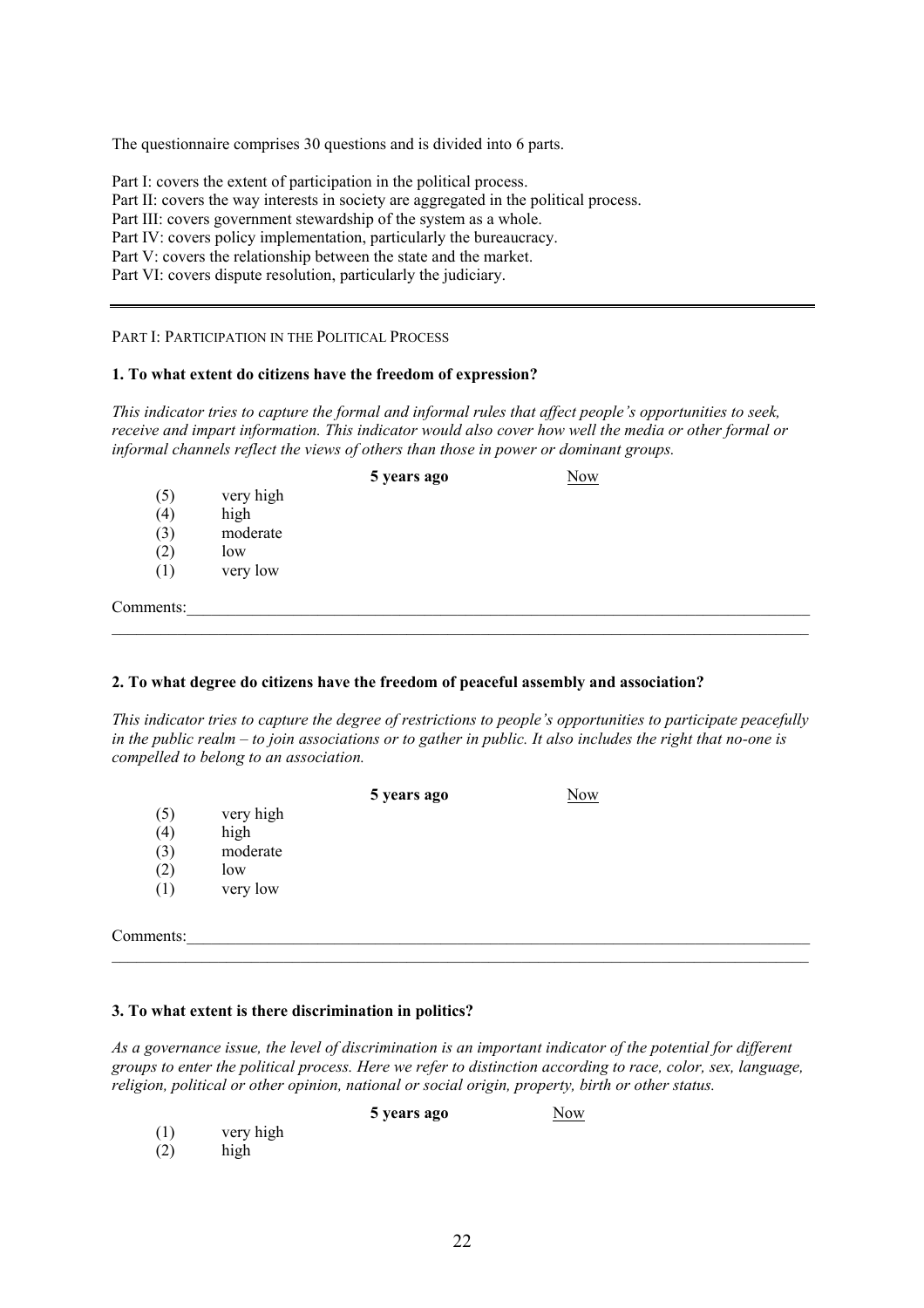- (3) moderate  $(4)$  how
- $(4)$  low
- $(5)$  very low

Comments:

## **4. To what extent do governments facilitate public discussion on major shifts in policy?**

*For governments to formulate effective policies there will need to be mechanisms for consultation with different groups in society. Mechanisms to promote participation include consultations with citizens groups, public forums or referendums, for example.* 

 $\mathcal{L}_\mathcal{L} = \{ \mathcal{L}_\mathcal{L} = \{ \mathcal{L}_\mathcal{L} = \{ \mathcal{L}_\mathcal{L} = \{ \mathcal{L}_\mathcal{L} = \{ \mathcal{L}_\mathcal{L} = \{ \mathcal{L}_\mathcal{L} = \{ \mathcal{L}_\mathcal{L} = \{ \mathcal{L}_\mathcal{L} = \{ \mathcal{L}_\mathcal{L} = \{ \mathcal{L}_\mathcal{L} = \{ \mathcal{L}_\mathcal{L} = \{ \mathcal{L}_\mathcal{L} = \{ \mathcal{L}_\mathcal{L} = \{ \mathcal{L}_\mathcal{$ 

|           |           | 5 years ago | Now |  |
|-----------|-----------|-------------|-----|--|
| (5)       | very high |             |     |  |
| (4)       | high      |             |     |  |
| (3)       | moderate  |             |     |  |
| (2)       | low       |             |     |  |
| (1)       | very low  |             |     |  |
| Comments: |           |             |     |  |

#### **5. To what extent do citizens respect the system of rule-making?**

*The support (or lack of it) that citizens provide for the public realm is an important governance issue. Indicators of responsibilities to society would include issues such as payment of taxes, turning out to vote and not committing crime, for example.* 

 $\mathcal{L}_\mathcal{L} = \{ \mathcal{L}_\mathcal{L} = \{ \mathcal{L}_\mathcal{L} = \{ \mathcal{L}_\mathcal{L} = \{ \mathcal{L}_\mathcal{L} = \{ \mathcal{L}_\mathcal{L} = \{ \mathcal{L}_\mathcal{L} = \{ \mathcal{L}_\mathcal{L} = \{ \mathcal{L}_\mathcal{L} = \{ \mathcal{L}_\mathcal{L} = \{ \mathcal{L}_\mathcal{L} = \{ \mathcal{L}_\mathcal{L} = \{ \mathcal{L}_\mathcal{L} = \{ \mathcal{L}_\mathcal{L} = \{ \mathcal{L}_\mathcal{$ 

|           |           | 5 years ago | <b>Now</b> |  |
|-----------|-----------|-------------|------------|--|
| (5)       | very high |             |            |  |
| (4)       | high      |             |            |  |
| (3)       | moderate  |             |            |  |
| (2)       | low       |             |            |  |
| (1)       | very low  |             |            |  |
|           |           |             |            |  |
| Comments: |           |             |            |  |

**We would appreciate any further comments on the issues affecting participation in the political process. What are some priorities for reform in your country? What important issues does the questionnaire not cover?** 

 $\mathcal{L}_\text{max}$  , and the contribution of the contribution of the contribution of the contribution of the contribution of the contribution of the contribution of the contribution of the contribution of the contribution of t

 $\mathcal{L}_\text{max}$  , and the contribution of the contribution of the contribution of the contribution of the contribution of the contribution of the contribution of the contribution of the contribution of the contribution of t

\_\_\_\_\_\_\_\_\_\_\_\_\_\_\_\_\_\_\_\_\_\_\_\_\_\_\_\_\_\_\_\_\_\_\_\_\_\_\_\_\_\_\_\_\_\_\_\_\_\_\_\_\_\_\_\_\_\_\_\_\_\_\_\_\_\_\_\_\_\_\_\_\_\_\_  $\mathcal{L}_\mathcal{L} = \{ \mathcal{L}_\mathcal{L} = \{ \mathcal{L}_\mathcal{L} = \{ \mathcal{L}_\mathcal{L} = \{ \mathcal{L}_\mathcal{L} = \{ \mathcal{L}_\mathcal{L} = \{ \mathcal{L}_\mathcal{L} = \{ \mathcal{L}_\mathcal{L} = \{ \mathcal{L}_\mathcal{L} = \{ \mathcal{L}_\mathcal{L} = \{ \mathcal{L}_\mathcal{L} = \{ \mathcal{L}_\mathcal{L} = \{ \mathcal{L}_\mathcal{L} = \{ \mathcal{L}_\mathcal{L} = \{ \mathcal{L}_\mathcal{$  $\mathcal{L}_\text{max}$  , and the contribution of the contribution of the contribution of the contribution of the contribution of the contribution of the contribution of the contribution of the contribution of the contribution of t  $\mathcal{L}_\text{max}$  , and the contribution of the contribution of the contribution of the contribution of the contribution of the contribution of the contribution of the contribution of the contribution of the contribution of t  $\mathcal{L}_\mathcal{L} = \mathcal{L}_\mathcal{L} = \mathcal{L}_\mathcal{L} = \mathcal{L}_\mathcal{L} = \mathcal{L}_\mathcal{L} = \mathcal{L}_\mathcal{L} = \mathcal{L}_\mathcal{L} = \mathcal{L}_\mathcal{L} = \mathcal{L}_\mathcal{L} = \mathcal{L}_\mathcal{L} = \mathcal{L}_\mathcal{L} = \mathcal{L}_\mathcal{L} = \mathcal{L}_\mathcal{L} = \mathcal{L}_\mathcal{L} = \mathcal{L}_\mathcal{L} = \mathcal{L}_\mathcal{L} = \mathcal{L}_\mathcal{L}$ 

 $\mathcal{L}_\mathcal{L} = \{ \mathcal{L}_\mathcal{L} = \{ \mathcal{L}_\mathcal{L} = \{ \mathcal{L}_\mathcal{L} = \{ \mathcal{L}_\mathcal{L} = \{ \mathcal{L}_\mathcal{L} = \{ \mathcal{L}_\mathcal{L} = \{ \mathcal{L}_\mathcal{L} = \{ \mathcal{L}_\mathcal{L} = \{ \mathcal{L}_\mathcal{L} = \{ \mathcal{L}_\mathcal{L} = \{ \mathcal{L}_\mathcal{L} = \{ \mathcal{L}_\mathcal{L} = \{ \mathcal{L}_\mathcal{L} = \{ \mathcal{L}_\mathcal{$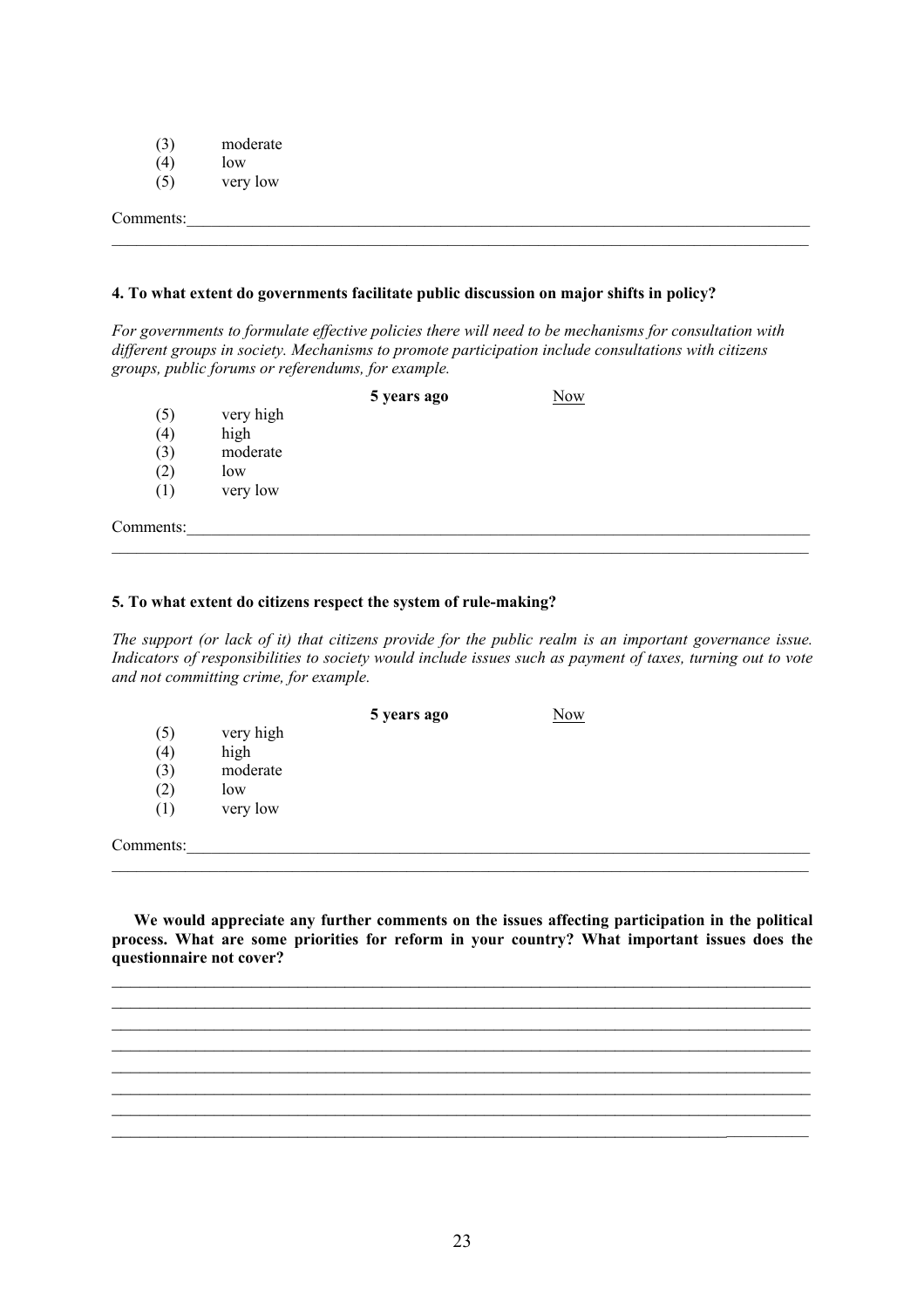## PART II: INTEREST AGGREGATION IN THE POLITICAL PROCESS

#### **6. To what extent is the legislature representative of society?**

This would cover, for example, the degree to which the legislature contains women or minority groups.

|           |           | 5 years ago | <b>Now</b> |  |
|-----------|-----------|-------------|------------|--|
| (5)       | very high |             |            |  |
| (4)       | high      |             |            |  |
| (3)       | moderate  |             |            |  |
| (2)       | low       |             |            |  |
| (1)       | very low  |             |            |  |
|           |           |             |            |  |
| Comments: |           |             |            |  |
|           |           |             |            |  |

## **7. To what degree is there real competition for political power?**

Competition is often between political parties. But it need not only be the case. For example, there are examples where there is only one party but the level of competition is high within that party. Competition is essentially non-existent in a dictatorship.

|           |           | 5 years ago | Now |
|-----------|-----------|-------------|-----|
| (5)       | very high |             |     |
| (4)       | high      |             |     |
| (3)       | moderate  |             |     |
| (2)       | low       |             |     |
| (1)       | very low  |             |     |
|           |           |             |     |
| Comments: |           |             |     |

#### **8. To what extent does the policy-making process fairly reflect public preferences?**

*Ideally, interest aggregation implies being able to fairly accommodate competing preferences into public policy. The contrasting situation would be if the views of certain groups were excluded or if policy was primarily formulated in the interests of dominant groups.*

|           |           | 5 years ago | <b>Now</b> |  |
|-----------|-----------|-------------|------------|--|
| (5)       | very high |             |            |  |
| (4)       | high      |             |            |  |
| (3)       | moderate  |             |            |  |
| (2)       | low       |             |            |  |
| (1)       | very low  |             |            |  |
|           |           |             |            |  |
| Comments: |           |             |            |  |

#### **9. To what extent does the legislative function affect policy content?**

 $\mathcal{L}_\mathcal{L} = \{ \mathcal{L}_\mathcal{L} = \{ \mathcal{L}_\mathcal{L} = \{ \mathcal{L}_\mathcal{L} = \{ \mathcal{L}_\mathcal{L} = \{ \mathcal{L}_\mathcal{L} = \{ \mathcal{L}_\mathcal{L} = \{ \mathcal{L}_\mathcal{L} = \{ \mathcal{L}_\mathcal{L} = \{ \mathcal{L}_\mathcal{L} = \{ \mathcal{L}_\mathcal{L} = \{ \mathcal{L}_\mathcal{L} = \{ \mathcal{L}_\mathcal{L} = \{ \mathcal{L}_\mathcal{L} = \{ \mathcal{L}_\mathcal{$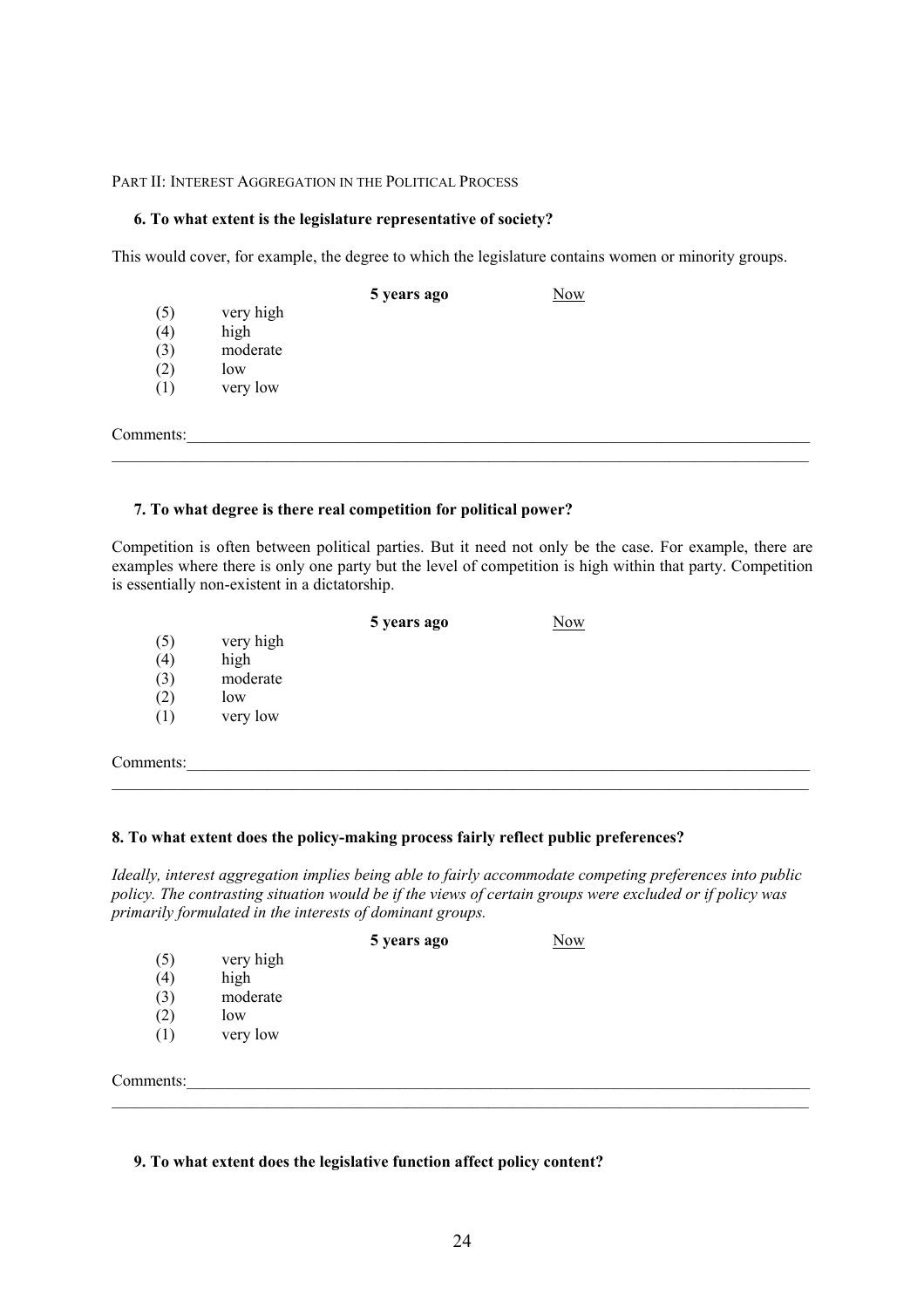*On one hand, the legislature may play a decisive role in shaping policy. In contrast, it might only play a rubber stamping function.* 

**5 years ago** Now

- (5) very high  $(4)$  high
- (4) high
- $(3)$  moderate
- $(2)$  low
- (1) very low

Comments:

## **10. To what extent are legislators accountable to the public?**

For many countries, this will refer to the effectiveness of the electoral system. But there could be other ways that legislators might be accountable to the public.

 $\mathcal{L}_\mathcal{L} = \{ \mathcal{L}_\mathcal{L} = \{ \mathcal{L}_\mathcal{L} = \{ \mathcal{L}_\mathcal{L} = \{ \mathcal{L}_\mathcal{L} = \{ \mathcal{L}_\mathcal{L} = \{ \mathcal{L}_\mathcal{L} = \{ \mathcal{L}_\mathcal{L} = \{ \mathcal{L}_\mathcal{L} = \{ \mathcal{L}_\mathcal{L} = \{ \mathcal{L}_\mathcal{L} = \{ \mathcal{L}_\mathcal{L} = \{ \mathcal{L}_\mathcal{L} = \{ \mathcal{L}_\mathcal{L} = \{ \mathcal{L}_\mathcal{$ 

|     |           | 5 years ago | Now |  |
|-----|-----------|-------------|-----|--|
| (5) | very high |             |     |  |
| (4) | high      |             |     |  |
| (3) | moderate  |             |     |  |
| (2) | low       |             |     |  |
| (1) | very low  |             |     |  |
|     |           |             |     |  |

Comments:

**We would appreciate any further comments on the issues affecting interest aggregation in the political process. What are some priorities for reform in your country? What important issues does the questionnaire not cover?** 

 $\mathcal{L}_\mathcal{L} = \{ \mathcal{L}_\mathcal{L} = \{ \mathcal{L}_\mathcal{L} = \{ \mathcal{L}_\mathcal{L} = \{ \mathcal{L}_\mathcal{L} = \{ \mathcal{L}_\mathcal{L} = \{ \mathcal{L}_\mathcal{L} = \{ \mathcal{L}_\mathcal{L} = \{ \mathcal{L}_\mathcal{L} = \{ \mathcal{L}_\mathcal{L} = \{ \mathcal{L}_\mathcal{L} = \{ \mathcal{L}_\mathcal{L} = \{ \mathcal{L}_\mathcal{L} = \{ \mathcal{L}_\mathcal{L} = \{ \mathcal{L}_\mathcal{$ 



## **PART III: GOVERNMENT STEWARDSHIP**

## **11. To what extent is the government committed to ensuring the personal security of citizens?**

There is a wide range of threats to personal security that governments can influence. These include fear of torture, arbitrary detention, crime, ethnic conflict and domestic violence, for example.

**5 years ago Now** 

- (5) very high
- (4) high
- (3) moderate
- $(2)$  low
- (1) very low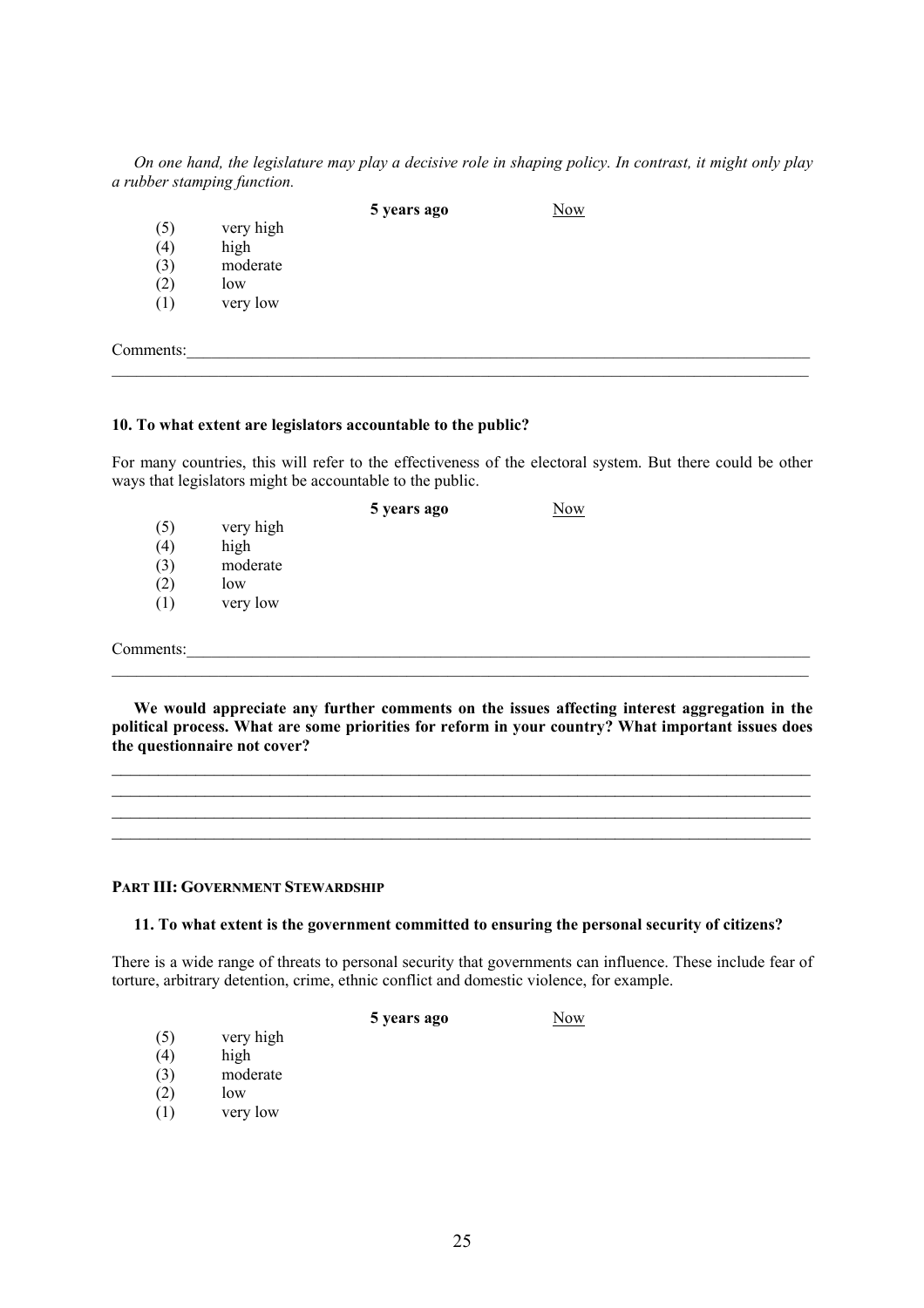Comments:

#### **12. To what extent is the government committed to ensuring an adequate standard of living for citizens?**

 $\mathcal{L}_\mathcal{L} = \{ \mathcal{L}_\mathcal{L} = \{ \mathcal{L}_\mathcal{L} = \{ \mathcal{L}_\mathcal{L} = \{ \mathcal{L}_\mathcal{L} = \{ \mathcal{L}_\mathcal{L} = \{ \mathcal{L}_\mathcal{L} = \{ \mathcal{L}_\mathcal{L} = \{ \mathcal{L}_\mathcal{L} = \{ \mathcal{L}_\mathcal{L} = \{ \mathcal{L}_\mathcal{L} = \{ \mathcal{L}_\mathcal{L} = \{ \mathcal{L}_\mathcal{L} = \{ \mathcal{L}_\mathcal{L} = \{ \mathcal{L}_\mathcal{$ 

Equally important is the issue of how government promotes basic economic and social development. This includes issues such as the right to work and the right to social security, for example.

|           |           | 5 years ago | <b>Now</b> |  |
|-----------|-----------|-------------|------------|--|
| (5)       | very high |             |            |  |
| (4)       | high      |             |            |  |
| (3)       | moderate  |             |            |  |
| (2)       | low       |             |            |  |
| (1)       | very low  |             |            |  |
|           |           |             |            |  |
| Comments: |           |             |            |  |
|           |           |             |            |  |

#### **13. To what extent are leaders encouraged to make tough decisions that are in the national interest?**

Long-term reforms may be necessary for a country but may have drawbacks in the short term. In contrast, short-term populist measures may be harmful in the long run.

**5 years ago** Now

- (5) very high
- (4) high (3) moderate
- 
- $(2)$  low (1) very low

Comments:

## **14. To what extent does the military accept its subordination to a civilian government?**

*On one hand, the military may play a professional role without engaging in politics. At the other extreme, the military might be entrenched in power. Or the military may exercise influence by infiltrating the political realm in other ways.* 

 $\mathcal{L}_\mathcal{L} = \{ \mathcal{L}_\mathcal{L} = \{ \mathcal{L}_\mathcal{L} = \{ \mathcal{L}_\mathcal{L} = \{ \mathcal{L}_\mathcal{L} = \{ \mathcal{L}_\mathcal{L} = \{ \mathcal{L}_\mathcal{L} = \{ \mathcal{L}_\mathcal{L} = \{ \mathcal{L}_\mathcal{L} = \{ \mathcal{L}_\mathcal{L} = \{ \mathcal{L}_\mathcal{L} = \{ \mathcal{L}_\mathcal{L} = \{ \mathcal{L}_\mathcal{L} = \{ \mathcal{L}_\mathcal{L} = \{ \mathcal{L}_\mathcal{$ 

|           |           | 5 years ago | <b>Now</b> |  |
|-----------|-----------|-------------|------------|--|
| (5)       | very high |             |            |  |
| (4)       | high      |             |            |  |
| (3)       | moderate  |             |            |  |
| (2)       | low       |             |            |  |
| (1)       | very low  |             |            |  |
| Comments: |           |             |            |  |

#### **15. To what extent is the government committed to peaceful resolution of internal conflicts?**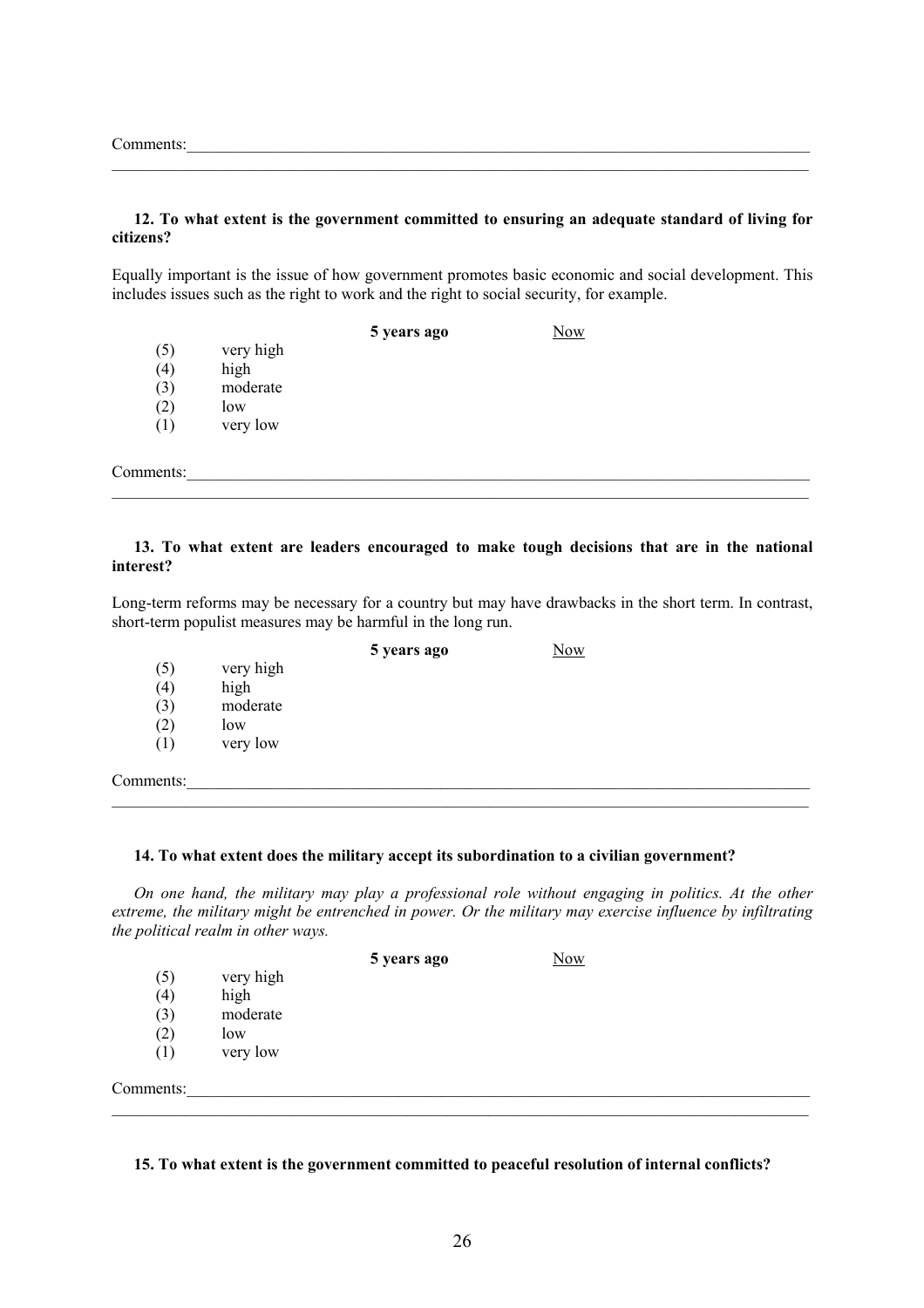*An emphasis on peaceful resolution of conflicts within countries is important for personal security as well as for national stability and economic development. Alternatively, governments may incite or use conflict for reasons that are harmful to the security and life of individual citizens.* 

**5 years ago** Now

(5) very high

- (4) high
- (3) moderate
- $(2)$  low
- (1) very low

Comments:

**We would appreciate any further comments on the issues affecting overall stewardship of the governance realm. What are some priorities for reform in your country? What important issues does the questionnaire not cover?** 

 $\mathcal{L}_\text{max}$  , and the contribution of the contribution of the contribution of the contribution of the contribution of the contribution of the contribution of the contribution of the contribution of the contribution of t  $\mathcal{L}_\text{max}$  , and the contribution of the contribution of the contribution of the contribution of the contribution of the contribution of the contribution of the contribution of the contribution of the contribution of t  $\mathcal{L}_\text{max}$  , and the contribution of the contribution of the contribution of the contribution of the contribution of the contribution of the contribution of the contribution of the contribution of the contribution of t  $\mathcal{L}_\text{max}$  , and the contribution of the contribution of the contribution of the contribution of the contribution of the contribution of the contribution of the contribution of the contribution of the contribution of t  $\mathcal{L}_\text{max}$  , and the contribution of the contribution of the contribution of the contribution of the contribution of the contribution of the contribution of the contribution of the contribution of the contribution of t  $\mathcal{L}_\text{max}$  , and the contribution of the contribution of the contribution of the contribution of the contribution of the contribution of the contribution of the contribution of the contribution of the contribution of t  $\mathcal{L}_\mathcal{L} = \{ \mathcal{L}_\mathcal{L} = \{ \mathcal{L}_\mathcal{L} = \{ \mathcal{L}_\mathcal{L} = \{ \mathcal{L}_\mathcal{L} = \{ \mathcal{L}_\mathcal{L} = \{ \mathcal{L}_\mathcal{L} = \{ \mathcal{L}_\mathcal{L} = \{ \mathcal{L}_\mathcal{L} = \{ \mathcal{L}_\mathcal{L} = \{ \mathcal{L}_\mathcal{L} = \{ \mathcal{L}_\mathcal{L} = \{ \mathcal{L}_\mathcal{L} = \{ \mathcal{L}_\mathcal{L} = \{ \mathcal{L}_\mathcal{$ 

 $\mathcal{L}_\mathcal{L} = \{ \mathcal{L}_\mathcal{L} = \{ \mathcal{L}_\mathcal{L} = \{ \mathcal{L}_\mathcal{L} = \{ \mathcal{L}_\mathcal{L} = \{ \mathcal{L}_\mathcal{L} = \{ \mathcal{L}_\mathcal{L} = \{ \mathcal{L}_\mathcal{L} = \{ \mathcal{L}_\mathcal{L} = \{ \mathcal{L}_\mathcal{L} = \{ \mathcal{L}_\mathcal{L} = \{ \mathcal{L}_\mathcal{L} = \{ \mathcal{L}_\mathcal{L} = \{ \mathcal{L}_\mathcal{L} = \{ \mathcal{L}_\mathcal{$ 

PART IV: POLICY IMPLEMENTATION, ESPECIALLY THE BUREAUCRACY

## **16. To what extent are higher civil servants part of the policy-making process?**

*The extent to which power is given to specialized agencies to formulate policy indicates a strong role for bureaucrats. The existence of deep layers of political appointments in the bureaucracy would indicate a lesser role.* 

|           |           | 5 years ago | <b>Now</b> |  |
|-----------|-----------|-------------|------------|--|
| (5)       | very high |             |            |  |
| (4)       | high      |             |            |  |
| (3)       | moderate  |             |            |  |
| (2)       | low       |             |            |  |
| (1)       | very low  |             |            |  |
|           |           |             |            |  |
| Comments: |           |             |            |  |

## **17. To what extent is there a merit-based system for recruitment into the civil service?**

*The degree of merit in the rules guiding recruitment has long been regarded as a key issue for successful policy implementation, regulation and provision of services. This could include a specific exam, the need to have objective entry requirements or an independent body on public service employment.* 

 $\mathcal{L}_\mathcal{L} = \{ \mathcal{L}_\mathcal{L} = \{ \mathcal{L}_\mathcal{L} = \{ \mathcal{L}_\mathcal{L} = \{ \mathcal{L}_\mathcal{L} = \{ \mathcal{L}_\mathcal{L} = \{ \mathcal{L}_\mathcal{L} = \{ \mathcal{L}_\mathcal{L} = \{ \mathcal{L}_\mathcal{L} = \{ \mathcal{L}_\mathcal{L} = \{ \mathcal{L}_\mathcal{L} = \{ \mathcal{L}_\mathcal{L} = \{ \mathcal{L}_\mathcal{L} = \{ \mathcal{L}_\mathcal{L} = \{ \mathcal{L}_\mathcal{$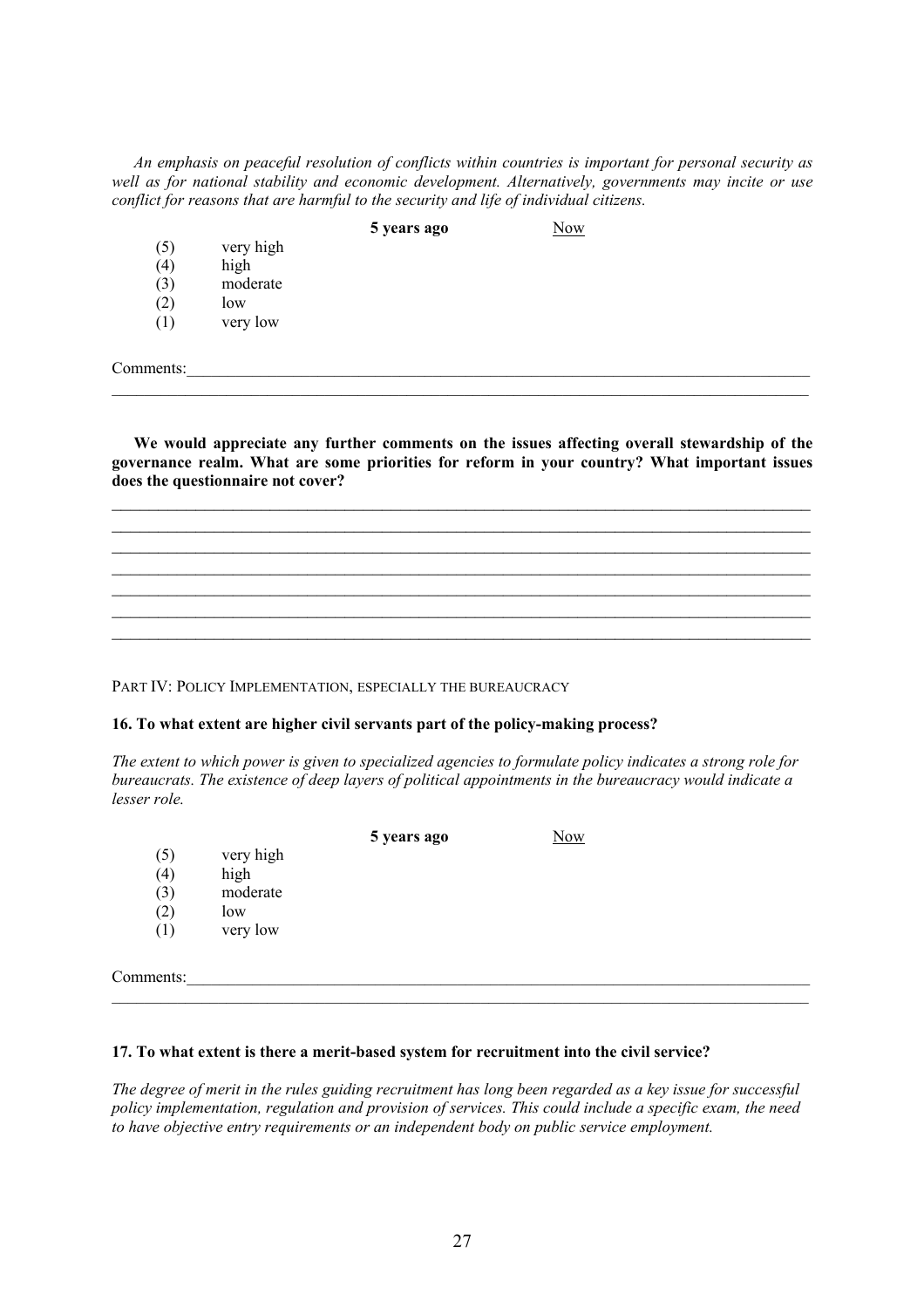## **5 years ago Now**

- (5) very high<br>(4) high (4) high
- (3) moderate
- $(2)$  low
- (1) very low

Comments:

## **18. To what extent are civil servants accountable for their actions?**

The degree of accountability of civil servants - for corruption or other forms of misuse of public office - is an important indicator of governance. Audits, ombudsman institutions, public censure or courts, if effective, are mechanisms of how civil service accountability can be exercised.

 $\mathcal{L}_\mathcal{L} = \{ \mathcal{L}_\mathcal{L} = \{ \mathcal{L}_\mathcal{L} = \{ \mathcal{L}_\mathcal{L} = \{ \mathcal{L}_\mathcal{L} = \{ \mathcal{L}_\mathcal{L} = \{ \mathcal{L}_\mathcal{L} = \{ \mathcal{L}_\mathcal{L} = \{ \mathcal{L}_\mathcal{L} = \{ \mathcal{L}_\mathcal{L} = \{ \mathcal{L}_\mathcal{L} = \{ \mathcal{L}_\mathcal{L} = \{ \mathcal{L}_\mathcal{L} = \{ \mathcal{L}_\mathcal{L} = \{ \mathcal{L}_\mathcal{$ 

|           |           | 5 years ago | <b>Now</b> |  |
|-----------|-----------|-------------|------------|--|
| (5)       | very high |             |            |  |
| (4)       | high      |             |            |  |
| (3)       | moderate  |             |            |  |
| (2)       | low       |             |            |  |
| (1)       | very low  |             |            |  |
| Comments: |           |             |            |  |
|           |           |             |            |  |

## **19. To what extent are there clear decision-making processes in the civil service?**

*Clear rules could reduce or eliminate the risk of misuse of public office whereas unclear rules could encourage it. The rules could be in the form of a code of conduct, informal systems or the presence of laws that make official documents open to the public.* 

|           |           | 5 years ago | <b>Now</b> |  |
|-----------|-----------|-------------|------------|--|
| (5)       | very high |             |            |  |
| (4)       | high      |             |            |  |
| (3)       | moderate  |             |            |  |
| (2)       | low       |             |            |  |
| (1)       | very low  |             |            |  |
|           |           |             |            |  |
| Comments: |           |             |            |  |

## **20. To what extent is there equal access to public services?**

*The state may make extra effort to ensure equal access to public services, in remote areas or marginalized groups. In contrast, certain groups or regions may not have any access to services.* 

|     |           | 5 years ago | Now |
|-----|-----------|-------------|-----|
| (5) | very high |             |     |
| (4) | high      |             |     |
| (3) | moderate  |             |     |
| (2) | low       |             |     |
|     |           |             |     |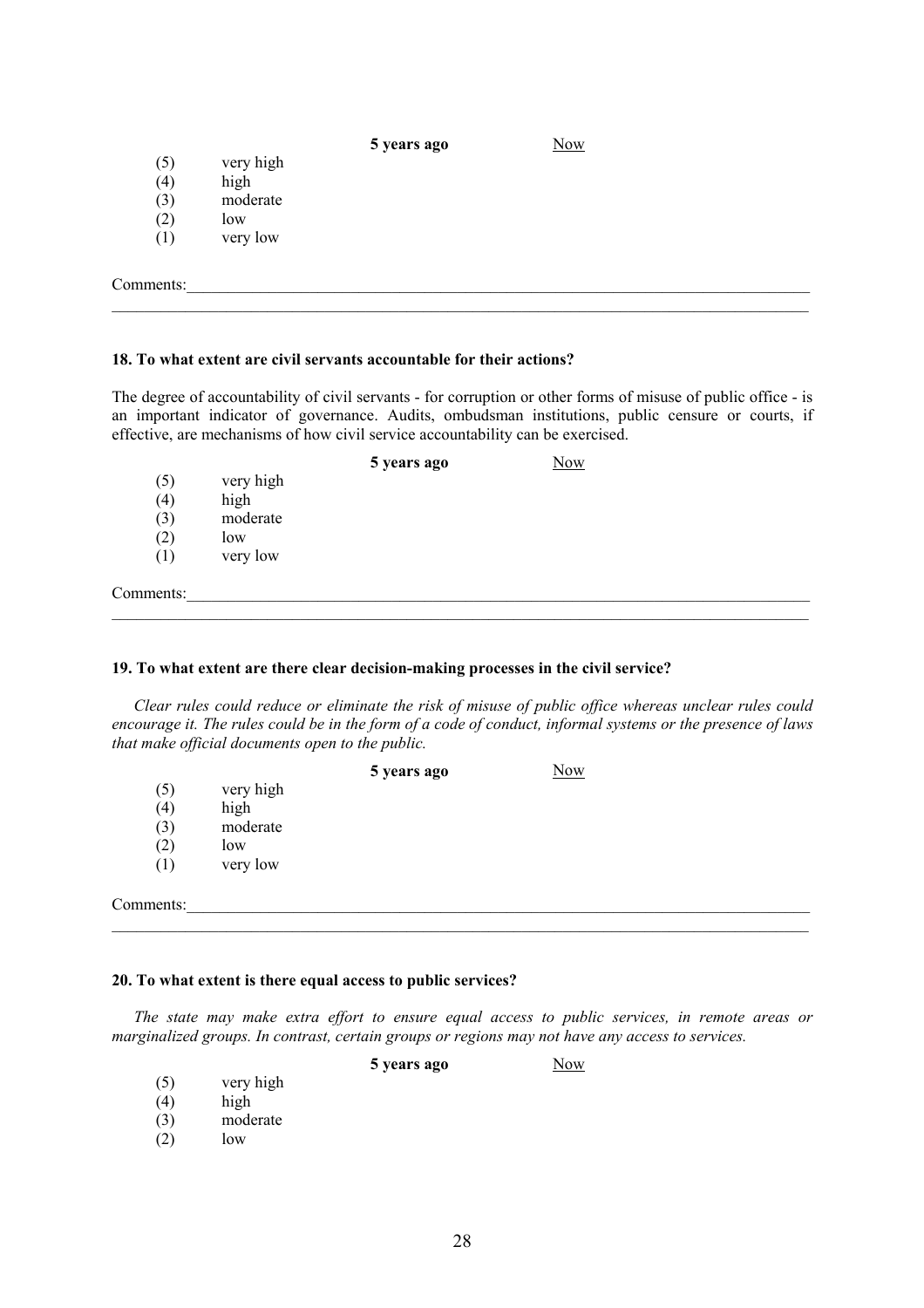(1) very low

Comments:

**We would appreciate any further comments on the issues affecting policy implementation, particularly the bureaucracy. What are some priorities for reform in your country? What important issues does the questionnaire not cover?** 

 $\mathcal{L}_\text{max}$  , and the contribution of the contribution of the contribution of the contribution of the contribution of the contribution of the contribution of the contribution of the contribution of the contribution of t  $\mathcal{L}_\text{max}$  $\mathcal{L}_\text{max}$  , and the contribution of the contribution of the contribution of the contribution of the contribution of the contribution of the contribution of the contribution of the contribution of the contribution of t  $\mathcal{L}_\text{max}$  , and the contribution of the contribution of the contribution of the contribution of the contribution of the contribution of the contribution of the contribution of the contribution of the contribution of t  $\mathcal{L}_\text{max}$  , and the contribution of the contribution of the contribution of the contribution of the contribution of the contribution of the contribution of the contribution of the contribution of the contribution of t

 $\mathcal{L}_\text{max}$  , and the contribution of the contribution of the contribution of the contribution of the contribution of the contribution of the contribution of the contribution of the contribution of the contribution of t

 $\mathcal{L}_\text{max}$ 

## **PART V: RELATIONSHIP BETWEEN THE STATE AND THE MARKET.**

## **21. To what extent do persons in public office promote respect for property rights?**

*Those in positions of public authority have a vital role in ensuring that property rights, whether private, common or public, are respected. This would include not directly appropriating property and by providing protection from crime or other threats to property.* 

|           |           | 5 years ago | <b>Now</b> |  |
|-----------|-----------|-------------|------------|--|
| (5)       | very high |             |            |  |
| (4)       | high      |             |            |  |
| (3)       | moderate  |             |            |  |
| (2)       | low       |             |            |  |
| (1)       | very low  |             |            |  |
| Comments: |           |             |            |  |

## **22. To what extent are economic regulations applied equally to firms in the economy?**

*Applying and enforcing regulations equally is important for the business climate. The other extreme is where regulations are applied in an ad hoc manner or where special treatment is given to cronies of those in power.* 

 $\mathcal{L}_\mathcal{L} = \{ \mathcal{L}_\mathcal{L} = \{ \mathcal{L}_\mathcal{L} = \{ \mathcal{L}_\mathcal{L} = \{ \mathcal{L}_\mathcal{L} = \{ \mathcal{L}_\mathcal{L} = \{ \mathcal{L}_\mathcal{L} = \{ \mathcal{L}_\mathcal{L} = \{ \mathcal{L}_\mathcal{L} = \{ \mathcal{L}_\mathcal{L} = \{ \mathcal{L}_\mathcal{L} = \{ \mathcal{L}_\mathcal{L} = \{ \mathcal{L}_\mathcal{L} = \{ \mathcal{L}_\mathcal{L} = \{ \mathcal{L}_\mathcal{$ 

|           |           | 5 years ago | Now |  |
|-----------|-----------|-------------|-----|--|
| (5)       | very high |             |     |  |
| (4)       | high      |             |     |  |
| (3)       | moderate  |             |     |  |
| (2)       | low       |             |     |  |
| (1)       | very low  |             |     |  |
| Comments: |           |             |     |  |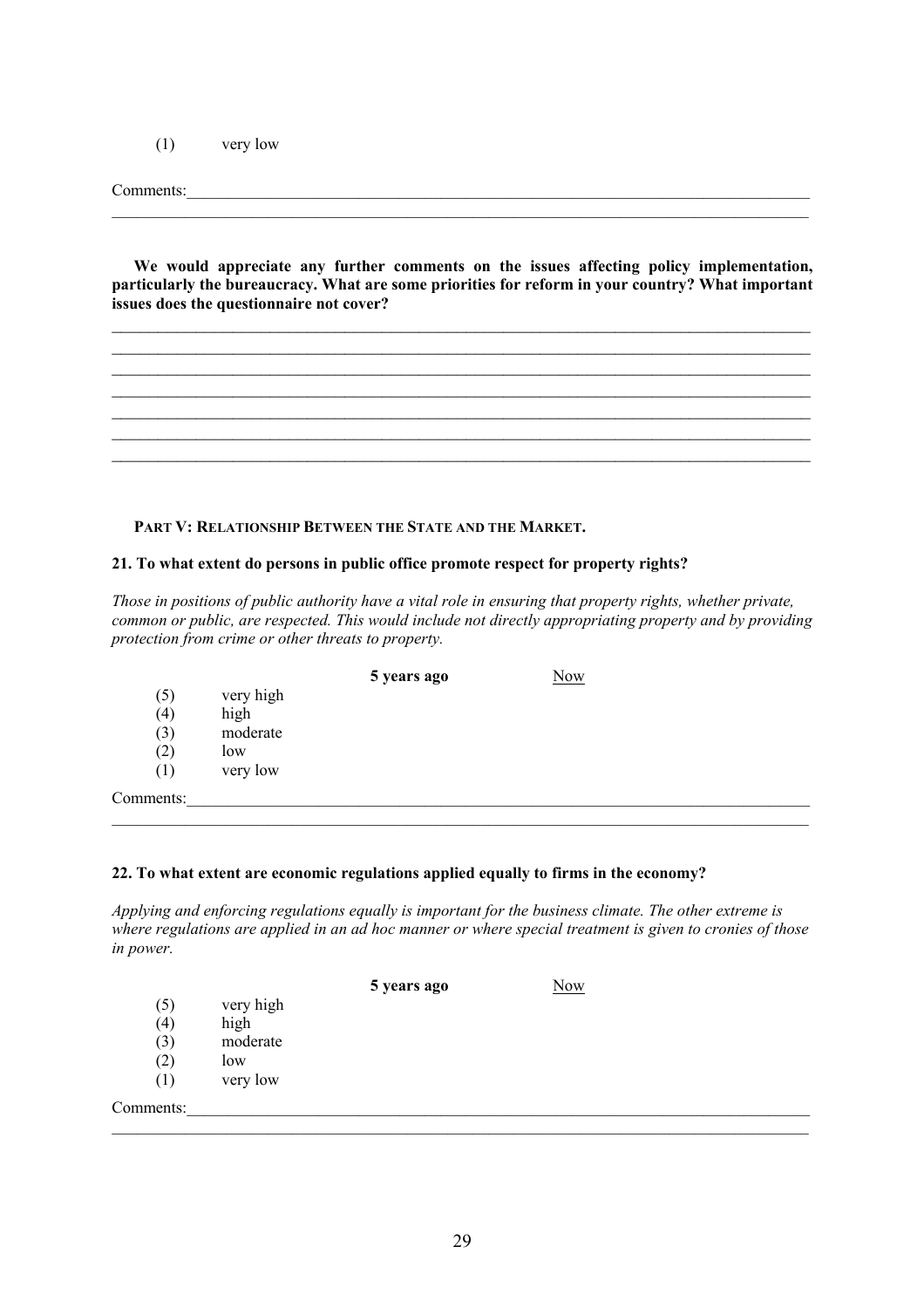#### **23. To what extent is obtaining a business license associated with corrupt transactions?**

*The issue here is whether a business license can be obtained in a straightforward and transparent manner or does it involve a number of other transactions that go contrary to the stated rules and regulations.* 

|           |           | 5 years ago | <b>Now</b> |  |
|-----------|-----------|-------------|------------|--|
| (1)       | very high |             |            |  |
| (2)       | high      |             |            |  |
| (3)       | moderate  |             |            |  |
| (4)       | low       |             |            |  |
| (5)       | very low  |             |            |  |
| Comments: |           |             |            |  |
|           |           |             |            |  |

#### **24. To what extent is there consultation on policy between public and private sector actors?**

*Issues relevant here include, among others, the existence and nature of consultation committees and whether firms or business associations are systematically consulted about potential changes in economic policy.* 

|           |           | 5 years ago | Now |  |
|-----------|-----------|-------------|-----|--|
| (5)       | very high |             |     |  |
| (4)       | high      |             |     |  |
| (3)       | moderate  |             |     |  |
| (2)       | low       |             |     |  |
| (1)       | very low  |             |     |  |
| Comments: |           |             |     |  |
|           |           |             |     |  |

**25. To what extent does the government take the new rules of global trade, finance and technology flows into account when formulating policy?** 

*International economic interactions (trade, finance and technology flows) have become an increasingly significant factor in national development. The challenge is how to manage these processes so as to enhance the benefits and reduce the negative effects upon people.* 

|           |           | 5 years ago | Now |  |
|-----------|-----------|-------------|-----|--|
| (5)       | very high |             |     |  |
| (4)       | high      |             |     |  |
| (3)       | moderate  |             |     |  |
| (2)       | low       |             |     |  |
| (1)       | very low  |             |     |  |
| Comments: |           |             |     |  |
|           |           |             |     |  |

**We would appreciate any further comments on the issues affecting the relationship between the state and the market. What are some priorities for reform in your country? What important issues does the questionnaire not cover?**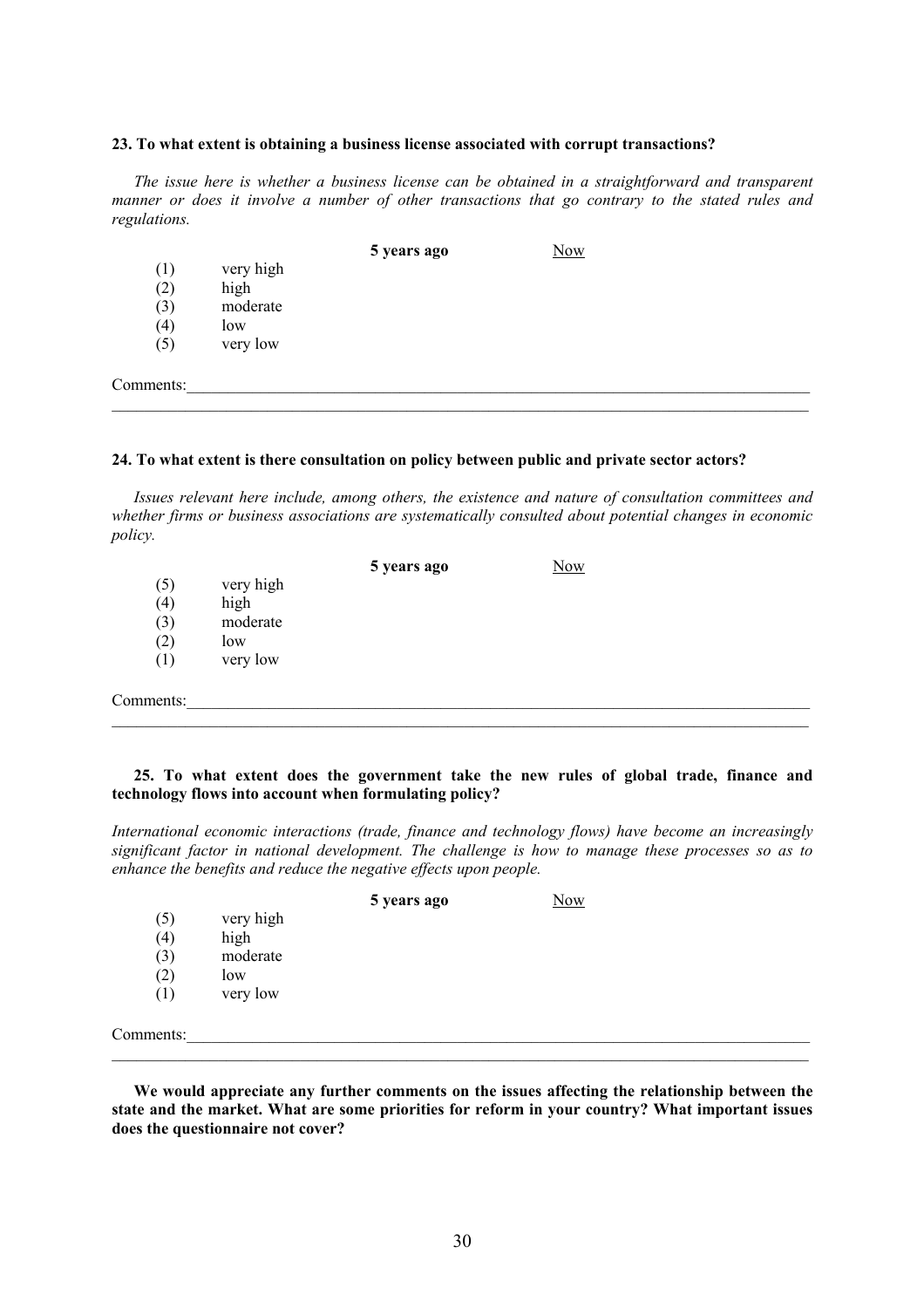$\mathcal{L}_\text{max}$  , and the contribution of the contribution of the contribution of the contribution of the contribution of the contribution of the contribution of the contribution of the contribution of the contribution of t

## **PART VI: DISPUTE RESOLUTION, PARTICULARLY THE JUDICIARY**

## **26. To what extent is there equal access to justice for citizens?**

Legal aid and other services may make the judicial arena a more even playing field for all citizens. In contrast, citizens may be prevented from going to court for security, financial or other reasons.

|           |           | 5 years ago | <b>Now</b> |  |
|-----------|-----------|-------------|------------|--|
| (5)       | very high |             |            |  |
| (4)       | high      |             |            |  |
| (3)       | moderate  |             |            |  |
| (2)       | low       |             |            |  |
| (1)       | very low  |             |            |  |
|           |           |             |            |  |
| Comments: |           |             |            |  |
|           |           |             |            |  |

## **27. To what extent are there clear decision-making processes in the judicial system?**

*If procedures are clear and are systematically followed, it is likely to make the role that the judiciary plays more respected. Decision-making includes not just what happens in the courtroom but all other aspects associated with a legal case, including for example the way evidence is collected.* 

|           |           | 5 years ago | <b>Now</b> |  |
|-----------|-----------|-------------|------------|--|
| (5)       | very high |             |            |  |
| (4)       | high      |             |            |  |
| (3)       | moderate  |             |            |  |
| (2)       | low       |             |            |  |
| (1)       | very low  |             |            |  |
|           |           |             |            |  |
| Comments: |           |             |            |  |

## **28. To what extent are judicial officials accountable for their actions?**

Decisions may not be made in an objective manner, due to reasons of political interference or corruption for example. Mechanisms such as appeal, judicial review and special inquiries, if effective, are examples of how legal service accountability can be exercised.

 $\mathcal{L}_\mathcal{L} = \{ \mathcal{L}_\mathcal{L} = \{ \mathcal{L}_\mathcal{L} = \{ \mathcal{L}_\mathcal{L} = \{ \mathcal{L}_\mathcal{L} = \{ \mathcal{L}_\mathcal{L} = \{ \mathcal{L}_\mathcal{L} = \{ \mathcal{L}_\mathcal{L} = \{ \mathcal{L}_\mathcal{L} = \{ \mathcal{L}_\mathcal{L} = \{ \mathcal{L}_\mathcal{L} = \{ \mathcal{L}_\mathcal{L} = \{ \mathcal{L}_\mathcal{L} = \{ \mathcal{L}_\mathcal{L} = \{ \mathcal{L}_\mathcal{$ 

**5 years ago** Now

- (5) very high
- (4) high
- (3) moderate
- $(2)$  low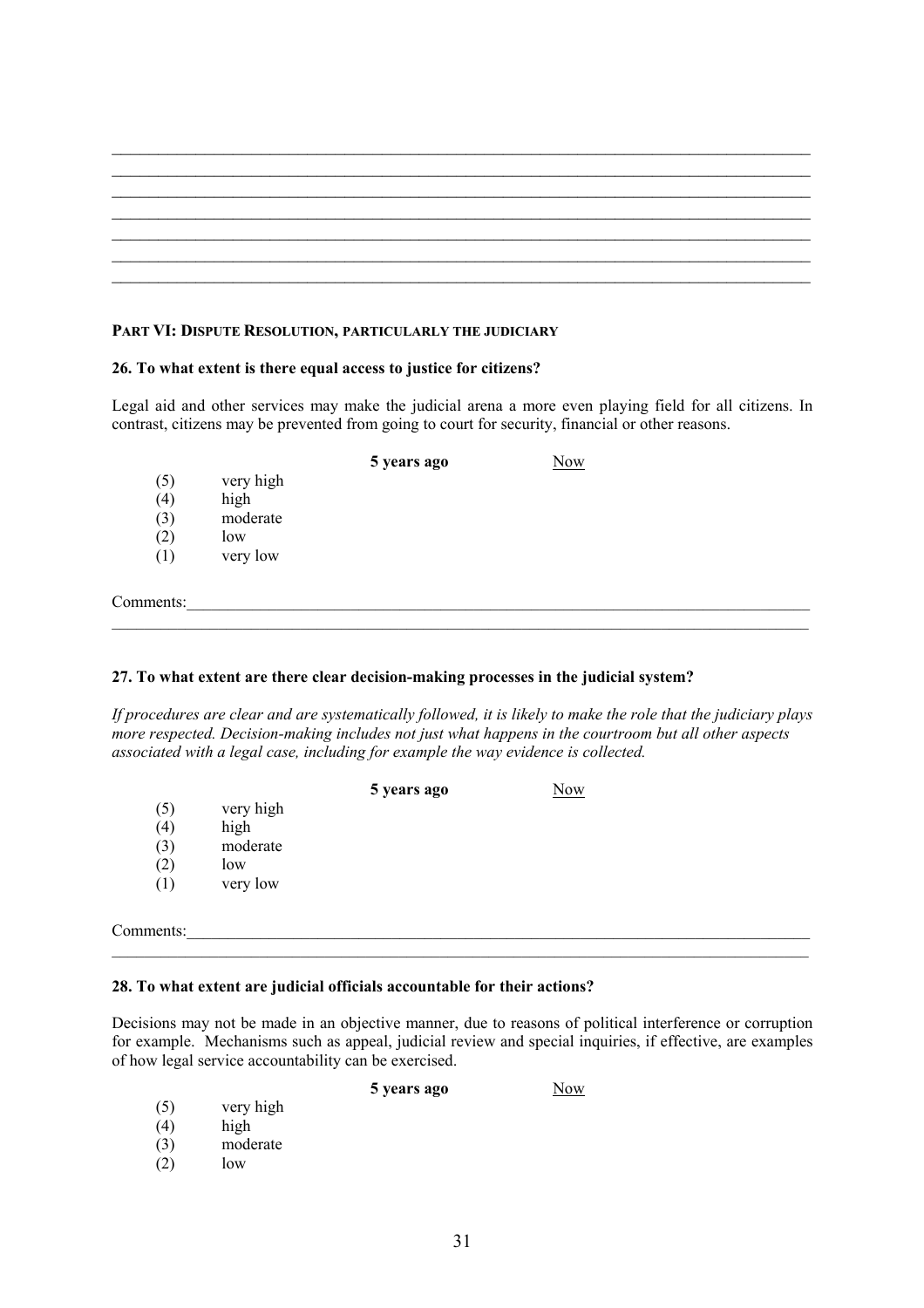(1) very low

#### Comments:

#### **29. To what extent are international legal norms in the human rights field being incorporated into the national rights regime?**

 $\mathcal{L}_\mathcal{L} = \{ \mathcal{L}_\mathcal{L} = \{ \mathcal{L}_\mathcal{L} = \{ \mathcal{L}_\mathcal{L} = \{ \mathcal{L}_\mathcal{L} = \{ \mathcal{L}_\mathcal{L} = \{ \mathcal{L}_\mathcal{L} = \{ \mathcal{L}_\mathcal{L} = \{ \mathcal{L}_\mathcal{L} = \{ \mathcal{L}_\mathcal{L} = \{ \mathcal{L}_\mathcal{L} = \{ \mathcal{L}_\mathcal{L} = \{ \mathcal{L}_\mathcal{L} = \{ \mathcal{L}_\mathcal{L} = \{ \mathcal{L}_\mathcal{$ 

*Partly at stake here is whether governments sign and ratify international human rights conventions. More important, however, is the degree to which the legal profession incorporates the agreed international norms into the national legal system.* 

| 5 years ago | <b>Now</b> |
|-------------|------------|
|-------------|------------|

- (5) very high
- (4) high
- (3) moderate
- $(2)$  low
- (1) very low

Comments:

## **30. To what extent are non-judicial processes in place for fair resolution of conflicts?**

*Conflicts arise at different levels and societies develop varied institutional arrangements to cater for these eventualities. The extent and importance of such arrangements, through NGOs or community groups for example, is an important governance concern.*

 $\mathcal{L}_\mathcal{L} = \{ \mathcal{L}_\mathcal{L} = \{ \mathcal{L}_\mathcal{L} = \{ \mathcal{L}_\mathcal{L} = \{ \mathcal{L}_\mathcal{L} = \{ \mathcal{L}_\mathcal{L} = \{ \mathcal{L}_\mathcal{L} = \{ \mathcal{L}_\mathcal{L} = \{ \mathcal{L}_\mathcal{L} = \{ \mathcal{L}_\mathcal{L} = \{ \mathcal{L}_\mathcal{L} = \{ \mathcal{L}_\mathcal{L} = \{ \mathcal{L}_\mathcal{L} = \{ \mathcal{L}_\mathcal{L} = \{ \mathcal{L}_\mathcal{$ 

|           |           | 5 years ago | Now |  |
|-----------|-----------|-------------|-----|--|
| (5)       | very high |             |     |  |
| (4)       | high      |             |     |  |
| (3)       | moderate  |             |     |  |
| (2)       | low       |             |     |  |
| (1)       | very low  |             |     |  |
|           |           |             |     |  |
| Comments: |           |             |     |  |

**We would appreciate any further comments on the issues affecting dispute resolution, especially the judiciary. What are some priorities for reform in your country? What important issues does the questionnaire not cover?** 

 $\mathcal{L}_\text{max}$  , and the contribution of the contribution of the contribution of the contribution of the contribution of the contribution of the contribution of the contribution of the contribution of the contribution of t  $\mathcal{L}_\text{max}$  , and the contribution of the contribution of the contribution of the contribution of the contribution of the contribution of the contribution of the contribution of the contribution of the contribution of t  $\mathcal{L}_\text{max}$  , and the contribution of the contribution of the contribution of the contribution of the contribution of the contribution of the contribution of the contribution of the contribution of the contribution of t  $\mathcal{L}_\mathcal{L} = \{ \mathcal{L}_\mathcal{L} = \{ \mathcal{L}_\mathcal{L} = \{ \mathcal{L}_\mathcal{L} = \{ \mathcal{L}_\mathcal{L} = \{ \mathcal{L}_\mathcal{L} = \{ \mathcal{L}_\mathcal{L} = \{ \mathcal{L}_\mathcal{L} = \{ \mathcal{L}_\mathcal{L} = \{ \mathcal{L}_\mathcal{L} = \{ \mathcal{L}_\mathcal{L} = \{ \mathcal{L}_\mathcal{L} = \{ \mathcal{L}_\mathcal{L} = \{ \mathcal{L}_\mathcal{L} = \{ \mathcal{L}_\mathcal{$  $\mathcal{L}_\text{max}$  , and the contribution of the contribution of the contribution of the contribution of the contribution of the contribution of the contribution of the contribution of the contribution of the contribution of t  $\mathcal{L}_\text{max}$  , and the contribution of the contribution of the contribution of the contribution of the contribution of the contribution of the contribution of the contribution of the contribution of the contribution of t

*OTHER GENERAL COMMENTS*